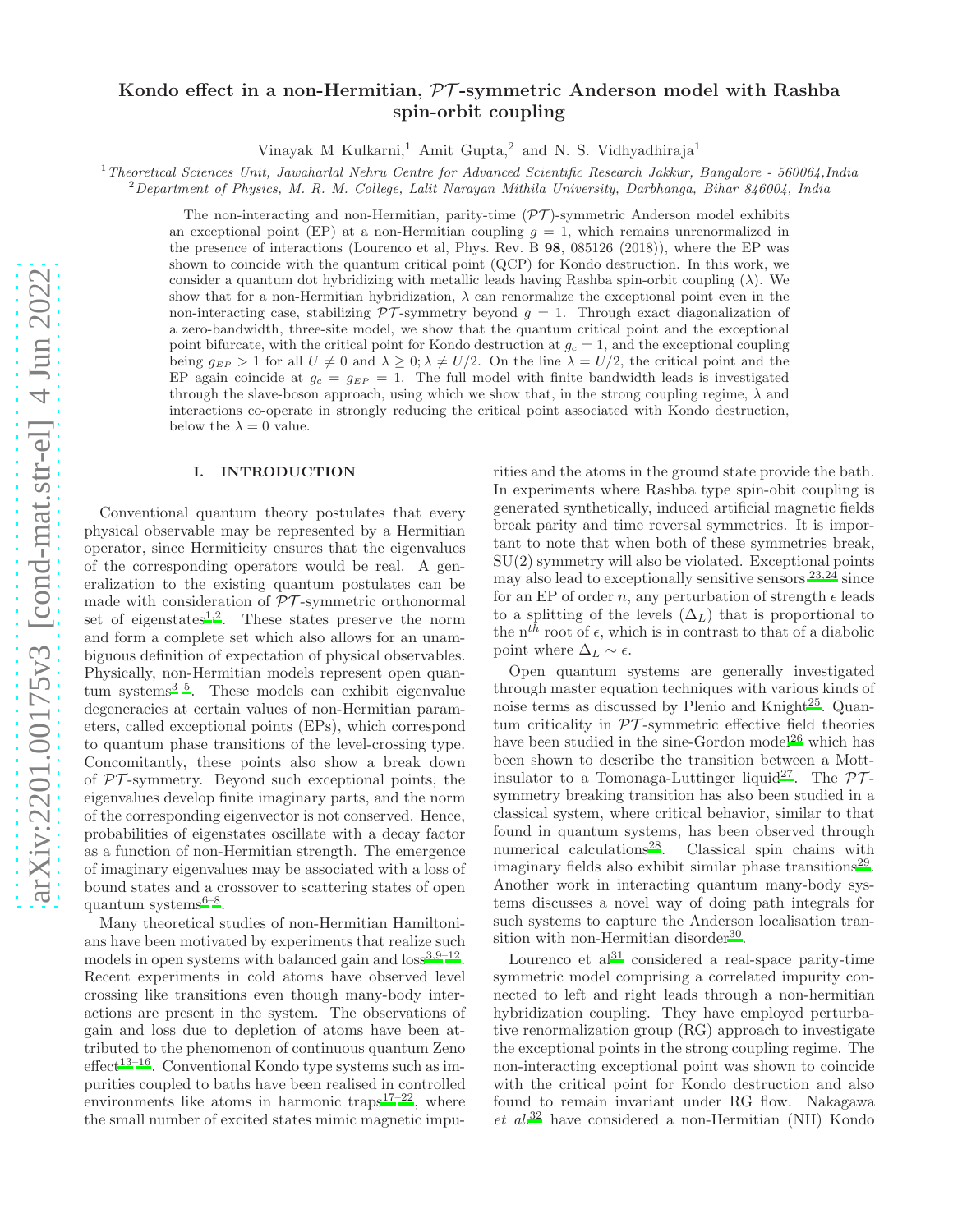model that is not  $\mathcal{PT}$ -symmetric. It is an extension of the standard Kondo model to one with complex spin exchange couplings and the justification for these non-Hermitian terms is given through Lindbladian dynamics. Standard two-loop poorman RG yields a phase transition, as seen through RG reversion, which occurs at a very small value of the complex coupling, since there is no symmetry and there is a local-moment type fixed point. These results have been further supported through Bethe ansatz calculations.

Our interest is to explore exceptional and quantum critical points in a non-hermitian quantum many-body system subjected to a decohering term such as the Rashba spin-orbit coupling (RSOC). The interplay of RSOC and interactions has been investigated extensively in the Hermitian case using RG methods such as poor-man scaling and numerical renormalization group<sup>[33](#page-16-4)-37</sup>. Other special, but Hermitian, cases such as an impurity in graphene, nanoribbons, and an impurity in a topological insulator have been considered $37,38$  $37,38$  and through a mapping onto the pseudogap Anderson model, a quantum phase transition has been shown to occur. The SO coupling, particularly the Rashba type, breaks parity symmetry in conventional models represented by an angular momentum basis. Concomitantly, this also leads to the generation of  $\mathcal{PT}$  symmetric channels and hence a Dzyaloshinskii-Moriya (DM) interaction in the effective model of impurity subspace, which leads us to consider interesting possibilities. If we consider NH coupling to these  $\mathcal{PT}$  channels, there is an emergent parity-time breaking DM interaction which may modify the exceptional points of the NH model. In the conventional Hermitian case, closed systems may exhibit phase transitions as a function of SO interactions only for some special lattices like a honeycomb lattice as seen in e.g.  $Bi<sub>2</sub>Se<sub>3</sub>$  and Bi2Te3. However, in NH systems, one can expect phase transitions driven by the imaginary interaction generically irrespective of the lattice. With the prospect of the above possibilities, we ask the following questions: (a) Can RSOC renormalize the exceptional point in the non-interacting case? (b) What is the combined effect of interactions and RSOC on Kondo destruction and the exceptional points? For investigating these, we have considered a single level quantum dot connected to a bath which has RSOC (which is important for realizing  $\mathcal{PT}$ symmetry<sup>[17](#page-15-10)[,39](#page-16-7)</sup>). The model is also motivated by recent  $experiments<sup>17</sup>$  $experiments<sup>17</sup>$  $experiments<sup>17</sup>$  where singlet and triplet scales in open conditions have been measured.

We set up the full, non-Hermitian, single impurity Anderson model, and establish  $\mathcal{PT}-symmetry$ , first in a simplified zero-bandwidth, three-site model, and subsequently in the full model. Using exact diagonalization, we show the emergence of distinct quantum critical and exceptional points in the three-site model. Subsequently, the full model in the non-interacting case is solved through exact diagonalization, Green's functions methods, and total energy calculations. In order to understand the effect of interactions, we utilise the

slave-boson method, and show the co-operative interplay of non-Hermitian coupling and RSOC  $(\lambda)$  in inducing Kondo destruction. We show that a finite  $\lambda$  protects  $\mathcal{PT}-symmetry$  by pushing the exceptional point beyond the  $\lambda = 0$  value. In the strong coupling regime, a quantum phase transition occurs between a Kondo screened phase and an unscreened moment at a critical non-Hermitian coupling  $g_c = 1$  for  $\lambda = 0$ . With increasing  $\lambda$ , the critical coupling decreases monotonically showing a strong renormalization of the QCP due to RSOC.

The paper is organized as follows: The following section introduces the model and formalism. Section III introduces a simplified three-site, zero-bandwidth model using which  $\mathcal{PT}$ -symmetry is analyzed and exceptional points are found in closed form. Through exact diagonalization of the interacting three-site model in Fock space, we show the bifurcation of the exceptional point and the quantum critical point. We present the results and discussion for the full, finite bandwidth leads, model in section IV, and conclude in the final section with a short discussion and open questions.

### II. MODEL AND FORMALISM

As mentioned in the introduction, we have chosen to work with a single impurity Anderson model (SIAM) comprising a single non-degenerate level quantum dot system connected to an electron reservoir, for which the Hamiltonian,  $H$ , is given in standard notation as

$$
H_{SIAM} = H_0 + H_d + H_{\text{hyb}}\,,\tag{1}
$$

where, the two-dimensional conduction band reservoir may be represented by  $H_0 = \sum_{\mathbf{k}\sigma} \epsilon_{\mathbf{k}} c_{\mathbf{k}\sigma}^{\dagger} c_{\mathbf{k}\sigma}$  and the isolated quantum dot is given by  $H_d = \sum_{\sigma} \epsilon_d d_{\sigma}^{\dagger} d_{\sigma} +$  $Un_{d\uparrow}n_{d\downarrow}$ . The hybridization term is given by  $H_{hyb}$  =  $\sum_{\mathbf{k}\sigma} V_{\mathbf{k}\sigma} (c_{\mathbf{k}\sigma}^{\dagger} d_{\sigma} + \text{h.c.}).$ 

The presence of spin-orbit coupling in a twodimensional conduction electron bath has been considered previously by several groups $34-37$  $34-37$ . In this work, we have investigated the interplay of Rashba type spin-orbit coupling (SOC) with the presence of non-Hermitian, but PT-symmetric terms in the Hamiltonian. Defining  $\psi_{\mathbf{k}} = (c_{\mathbf{k}\uparrow} c_{\mathbf{k}\downarrow})^T$ , the SOC term is given by:

$$
H_{\text{RSO}} = \lambda \sum_{\mathbf{k}} \psi_{\mathbf{k}}^{\dagger} (\mathbf{k} \times \vec{\sigma})_z \psi_{\mathbf{k}}
$$

$$
= \lambda \sum_{\mathbf{k}} k \left( e^{i\theta_{\mathbf{k}}} c_{\mathbf{k}\uparrow}^{\dagger} c_{\mathbf{k}\downarrow} + \text{h.c.} \right)
$$
(2)

where  $k = |\mathbf{k}|$  and  $\theta_{\mathbf{k}} = \tan^{-1}(-k_x/(-k_y))$ . The action of the parity operator is:

$$
\mathcal{P}: \sigma_x \psi_k \implies c_{k\uparrow} \to c_{k\downarrow}, \tag{3}
$$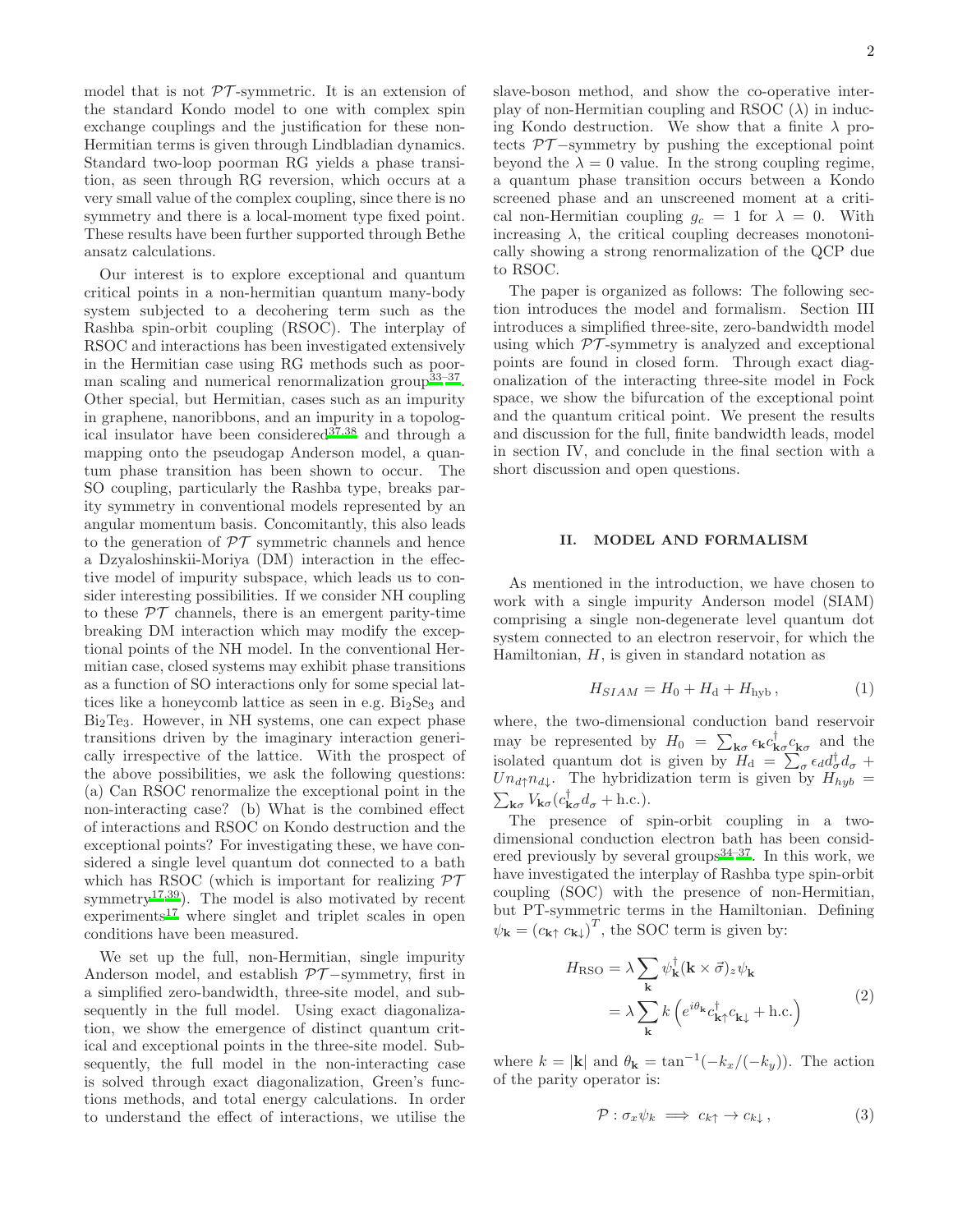and using the above, we see that  $H_{\rm RSO}$  is not invariant under parity transformation.

The conduction band terms, namely  $H_0$  and  $H_{\rm RSO}$  may be combined  $34$ , which leads to the emergence of chiral conduction bands. This is accomplished using an angular momentum expansion for the conduction band operators, followed by a unitary transformation as:

<span id="page-2-0"></span>
$$
c_{\mathbf{k}\sigma} = c_{k_x k_y \sigma} = \frac{1}{\sqrt{2\pi k}} \sum_{m=-\infty}^{\infty} c_{km\sigma} \exp(-im\theta_{\mathbf{k}}), \quad (4)
$$

where  $k = |\mathbf{k}|$ . The inverse transform is defined as  $c_{km\sigma} = \sqrt{\frac{k}{2\pi}} \int_0^{2\pi} d\theta_{\mathbf{k}} c_{\mathbf{k}\sigma} e^{im\theta_{\mathbf{k}}}$ . Substituting the above expansion<sup>[34](#page-16-8)</sup> (equation [4\)](#page-2-0) into the Hamiltonian, and assuming an isotropic dispersion, such as  $\epsilon_{\mathbf{k}} = \hbar^2 k^2 / 2m$ , the  $H_0$  becomes:

$$
H_0 = \sum_{\mathbf{k}\sigma} \epsilon_{\mathbf{k}} c_{\mathbf{k}\sigma}^{\dagger} c_{\mathbf{k}\sigma} = \sum_{km\sigma} \tilde{\epsilon}_{k} c_{km\sigma}^{\dagger} c_{km\sigma}
$$
(5)

where  $\tilde{\epsilon}_k = \epsilon_{\mathbf{k}}/k$ . Further, with the same transformation, the RSO term transforms to:

<span id="page-2-4"></span>
$$
H_{\rm RSO} = \lambda \sum_{km} \left( c_{k,m\uparrow}^{\dagger} c_{k,m+1\downarrow} + \text{h.c.} \right) \tag{6}
$$

In Appendix-A, we develop a non-Hermitian Anderson model Hamiltonian by combining the above terms and a few extra terms invoking Lindladian dynamics, and the resulting Hamiltonian has the following form:

<span id="page-2-1"></span>
$$
H = \sum_{kh\eta} \tilde{\epsilon}_{kh} c_{kh\eta}^{\dagger} c_{kh\eta} + \sum_{k\eta h} X_{k\eta h} \left( c_{k\eta h}^{\dagger} d_h + \text{h.c.} \right)
$$

$$
+ \epsilon_d \sum_{h} n_{dh} + U n_{d+} n_{d-} \tag{7}
$$

where  $h$  is a 'chiral' quantum number and can be thought of as a pseudospin index,  $\eta \in \{L, R\}$  is the channel index, which is, in fact the  $j_m = m + \sigma$  index in the angular momentum representation. The hybridization coefficients are  $X_{kLh} = \sqrt{2} |X_k| e^{i\phi_k}$  and  $X_{kRh} = -hX_{kLh}^*$ . The model obtained in the rotated basis above has the interpretation of a dot connected to two leads, and appears very similar to the real-space model considered by Lourenco et  $al^{31}$  $al^{31}$  $al^{31}$ . The main difference is that the realspace model had non-Hermitian coupling to just two sites that were directly connected to the dot. In our case, the hybridization elements,  $X_{k\eta}$ , being complex, render the Hamiltonian non-hermitian when  $\phi_k \neq 0, \pi$  and for all k.

Before we investigate the full model in equation [7,](#page-2-1) we have considered a three-site, zero-bandwidth model that has a very similar structure as equation [7.](#page-2-1) We will see that the symmetry class, exceptional points etc can be obtained easily and exactly, and hence is very instructive. Furthermore, a generalization of the symmetry analysis to the full model will be straightforward.

# III. THREE-SITE, ZERO BANDWIDTH MODEL IN THE CHIRAL BASIS

Consider a simplification of the above model (equation [7\)](#page-2-1), where the leads are replaced by single sites with two orbitals each.

<span id="page-2-2"></span>
$$
H = \sum_{h\eta} \epsilon_h c_{h\eta}^\dagger c_{h\eta} + \sum_{\eta h} X_{\eta h} \left( c_{\eta h}^\dagger d_h + \text{h.c.} \right)
$$

$$
+ \epsilon_d \sum_h n_{dh} + U n_{d+} n_{d-}
$$
(8)

where  $\epsilon_h = \epsilon + h\lambda$ ,  $X_{Lh} = Ve^{i\phi}$ ,  $X_{Rh} = -hX_{Lh}^*$  and V is a real number  $(V \in \mathcal{R})$ . The exceptional points may be found in terms of  $\phi$  or a coupling g defined as the ratio of the imaginary part to the real part of the hybridization, which is simply  $g = \tan \phi$ . Using  $\psi =$  $(c_{L+}$   $c_{R+}$   $d_{+}$   $d_{-}$   $c_{L-}$   $c_{R-}$ )<sup>T</sup>, we can write the above Hamiltonian as

$$
H = \psi^{\dagger} \mathcal{H} \psi + U n_{d+} n_{d-} \tag{9}
$$

where

$$
\mathcal{H} = \begin{pmatrix}\n\epsilon_+ & 0 & X_{L+} & 0 & 0 & 0 \\
0 & \epsilon_+ & X_{R+} & 0 & 0 & 0 \\
X_{L+} & X_{R+} & \epsilon_d & 0 & 0 & 0 \\
0 & 0 & 0 & \epsilon_d & X_{L-} & X_{R-} \\
0 & 0 & 0 & X_{L-} & \epsilon_- & 0 \\
0 & 0 & 0 & X_{R-} & 0 & \epsilon_-\n\end{pmatrix}
$$
(10)

This matrix is block-diagonal, since the chiral channels do not mix in the absence of interaction, i.e for  $U = 0$ . It is also non-Hermitian, but symmetric, i.e  $\mathcal{H}^{\dagger} \neq \mathcal{H}$ , but  $\mathcal{H}^T = \mathcal{H}$ . Now, we explore the non-interacting case first, before moving on to  $U \neq 0$ .

### A. Non-interacting case:  $U = 0$

Keeping  $X_{\eta h}$  general, we want to find conditions so that the eigenvalues are real. The eigenvalues of the above Hamiltonian (Λ) (for the special case of  $\epsilon = \epsilon_d = 0$ and  $U = 0$ , are given by:

$$
\Lambda = \pm \lambda
$$
  

$$
\Lambda^2 - (\pm \lambda)\Lambda - (X_{L\pm}^2 + X_{R\pm}^2) = 0
$$
 (11)

Thus the condition that determines real eigenvalues is

<span id="page-2-3"></span>
$$
\cos 2\phi \ge -\frac{\lambda^2}{8V^2} \tag{12}
$$

which reduces to  $\phi \leq \pi/4$  in the absence of RSOC, while if  $\lambda \neq 0$ , the condition is as given above, so RSOC stabilizes  $\mathcal{PT}$ -symmetry by increasing the range of  $\phi$  to beyond  $\pi/4$ . And if  $\lambda \ge 2\sqrt{2}V$ ,  $\mathcal{P}\mathcal{T}$ -symmetry can not be broken for any  $\phi$ . Thus, for  $\lambda \leq 2\sqrt{2}V$ , the exceptional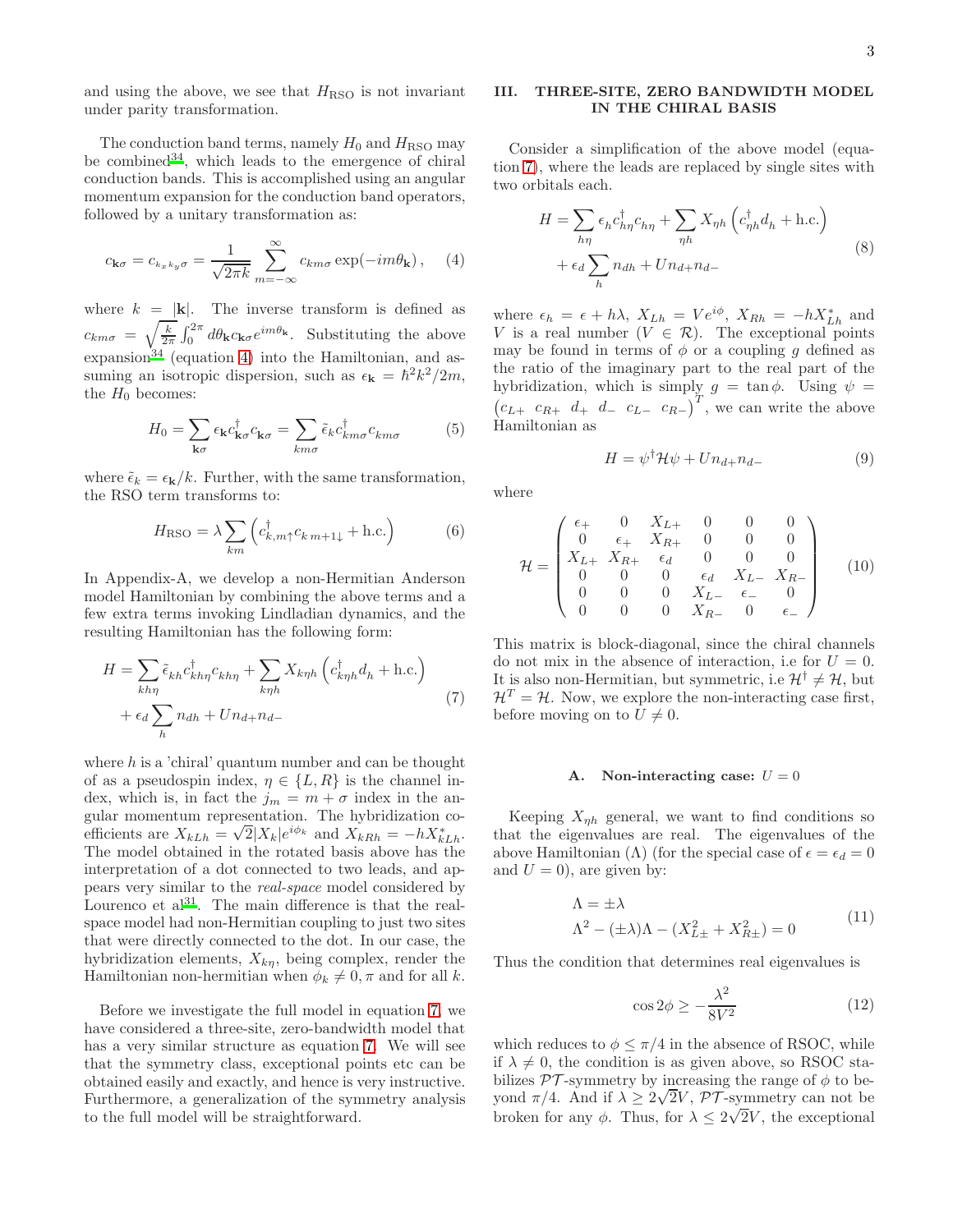point is given by,

$$
\phi_{EP} = \pi/4 + \frac{1}{2}\sin^{-1}\frac{\lambda^2}{8V^2},\tag{13}
$$

or equivalently in terms of  $g$ , the EP is given by

$$
g_{EP} = \tan \phi_{EP} = \sqrt{\frac{1 + \lambda^2 / 8V^2}{1 - \lambda^2 / 8V^2}}.
$$
 (14)

So, the minimal condition necessary for real eigenvalues is  $X_{Rh}^2 + X_{Lh}^2 \in \mathcal{R}$  for  $h = \pm$ . From an inspection of the Hamiltonian, a mapping that yields  $\mathcal{H} \to \mathcal{H}^{\dagger}$  is

$$
\psi = \begin{pmatrix} c_{L+} \\ c_{R+} \\ d_+ \\ d_- \\ c_{L-} \\ c_{R-} \end{pmatrix} \rightarrow \begin{pmatrix} -c_{R+} \\ -c_{L+} \\ d_+ \\ d_- \\ c_{R-} \\ c_{L-} \end{pmatrix}
$$
(15)

This implies that the matrix representation of the metric operator,  $\eta$ , that should yield this transformation should be

$$
\eta = \begin{pmatrix}\n0 & -1 & 0 & 0 & 0 & 0 \\
-1 & 0 & 0 & 0 & 0 & 0 \\
0 & 0 & 1 & 0 & 0 & 0 \\
0 & 0 & 0 & 1 & 0 & 0 \\
0 & 0 & 0 & 0 & 0 & 1 \\
0 & 0 & 0 & 0 & 1 & 0\n\end{pmatrix}
$$
\n(16)

such that  $\eta^2 = 1$ , and thus  $\eta^{\dagger} = \eta^{-1} = \eta$ , which is unitary. Indeed, we find that

<span id="page-3-0"></span>
$$
\eta \mathcal{H} \eta^{-1} = \mathcal{H}^{\dagger} \tag{17}
$$

implying that H is pseudohermitian. Since  $H$  is also symmetric, i.e  $\mathcal{H}^T = \mathcal{H}$ , the pseudohermiticity is identical to  $\mathcal{PT}$ -symmetry<sup>[40](#page-16-9)</sup>. We can also make a statement about the left  $(\Psi_L)$  and right eigenvectors  $(\Psi_R)$ , as follows. Since  $\mathcal{H}\Psi_{\alpha R} = E_{\alpha}\Psi_{\alpha R}$ , where  $E_{\alpha}$  is the  $\alpha^{\text{th}}$  eigenvalue, and given the property [17,](#page-3-0) we can see that

$$
\mathcal{H}^{\dagger}(\eta\Psi_{\alpha R}) = E(\eta\Psi_{\alpha R})\tag{18}
$$

and hence the left eigenvector corresponding to the complex conjugate eigenvalue  $E^*_{\alpha}$  would be  $\Psi_{\alpha L} = \eta \Psi_{\alpha R}$ . We can also construct the metric operator in the second quantized form, as

$$
\hat{\eta} = \psi^{\dagger} \eta \psi
$$
  
= -\left(c\_{R+}^{\dagger} c\_{L+} + \text{h.c}\right) + \left(c\_{R-}^{\dagger} c\_{L-} + \text{h.c}\right)   
+ \left(d\_{+}^{\dagger} d\_{+} + d\_{-}^{\dagger} d\_{-}\right) (19)

For the Hamiltonian to be pseudoHermitian, it is easy to see from equation [17](#page-3-0) that the condition to be satisfied is

<span id="page-3-1"></span>
$$
[H + H^{\dagger}, \hat{\eta}] = 0 \tag{20}
$$

and indeed we see that this condition is satisfied as shown below.

$$
[H, \hat{\eta}] = (X_L + X_{R+}) \left( (c_{L+}^{\dagger} + c_{R+}^{\dagger})d_+ - \text{h.c} \right) + (X_L - X_{R-}) \left( (c_{L-}^{\dagger} - c_{R-}^{\dagger})d_- - \text{h.c} \right)
$$
(21)

With the above result, we see that the condition for pseudohermiticity (equation [20\)](#page-3-1) is satisfied since

$$
Re(2X_L + X_{R+} - X_{R-}) = 2V - V - V = 0.
$$
 (22)

Thus, with the combination of pseudohermiticity and symmetric form, we establish  $\mathcal{PT}$ -symmetry.

### B. Interacting case:  $U > 0$

We perform exact diagonalization of the three-site model for  $U \neq 0$  (equation [8\)](#page-2-2) in the Fock space to get an insight into the combined effect of U,  $\lambda$  and nonhermiticity on the phase diagram. The exceptional point is found as usual from the emergence of a non-zero imaginary part in the eigenvalues of the Hamiltonian, while a quantum phase transition would be signalled by a crossing of the real-valued ground state and the first excited state eigenvalues.

We have seen in the non-interacting case (refer equa-tion [12\)](#page-2-3) that the spin-orbit coupling stabilizes  $\mathcal{PT}$ symmetry, in the sense that  $\phi_{EP}$  increases from  $\pi/4$  at  $\lambda = 0$  to  $\pi/2$  at  $\lambda_c = 2\sqrt{2}V$  beyond which the exceptional point does not arise, implying that the  $\mathcal{PT}$ symmetry does not break. As mentioned before, the non-Hermitian coupling at the exceptional point defined as  $g_{EP} = \tan(\phi_{EP})$  increases from 1 to  $\infty$ . Now, we can investigate the exceptional points in the presence of U and  $\lambda$ .

The top panel of figure [1](#page-4-0) shows the inverse exceptional coupling, i.e  $g_{EP}^{-1} = \cot(\phi_{EP})$  as a function of  $\lambda$  for various U values, while the bottom panel shows the same as a function of U for various  $\lambda$  values. We see that for  $U = 0$ , the exceptional points shift to higher values  $(\phi_{EP} > \pi/4 \text{ or } g > 1)$  upon increasing  $\lambda$ , which is consistent with that found in the non-interacting case. The effect of finite interactions is to enhance the critical  $\lambda$ beyond which  $\mathcal{PT}-symmetry$  is violated. Eventually for large U, the  $PT$ -symmetry is unbroken upto a critical λ. Interestingly, we notice that at  $\lambda = U/2$ , the exceptional point reverts back to  $\phi_{EP} = \pi/4$ , which is just the same as the non-interacting value, thus negating the effect of  $\lambda$  and U completely. The implication is that, for a fixed U, if  $\lambda = U/2$ , the exceptional point is the same as that in the non-interacting, and zero SOC case, and is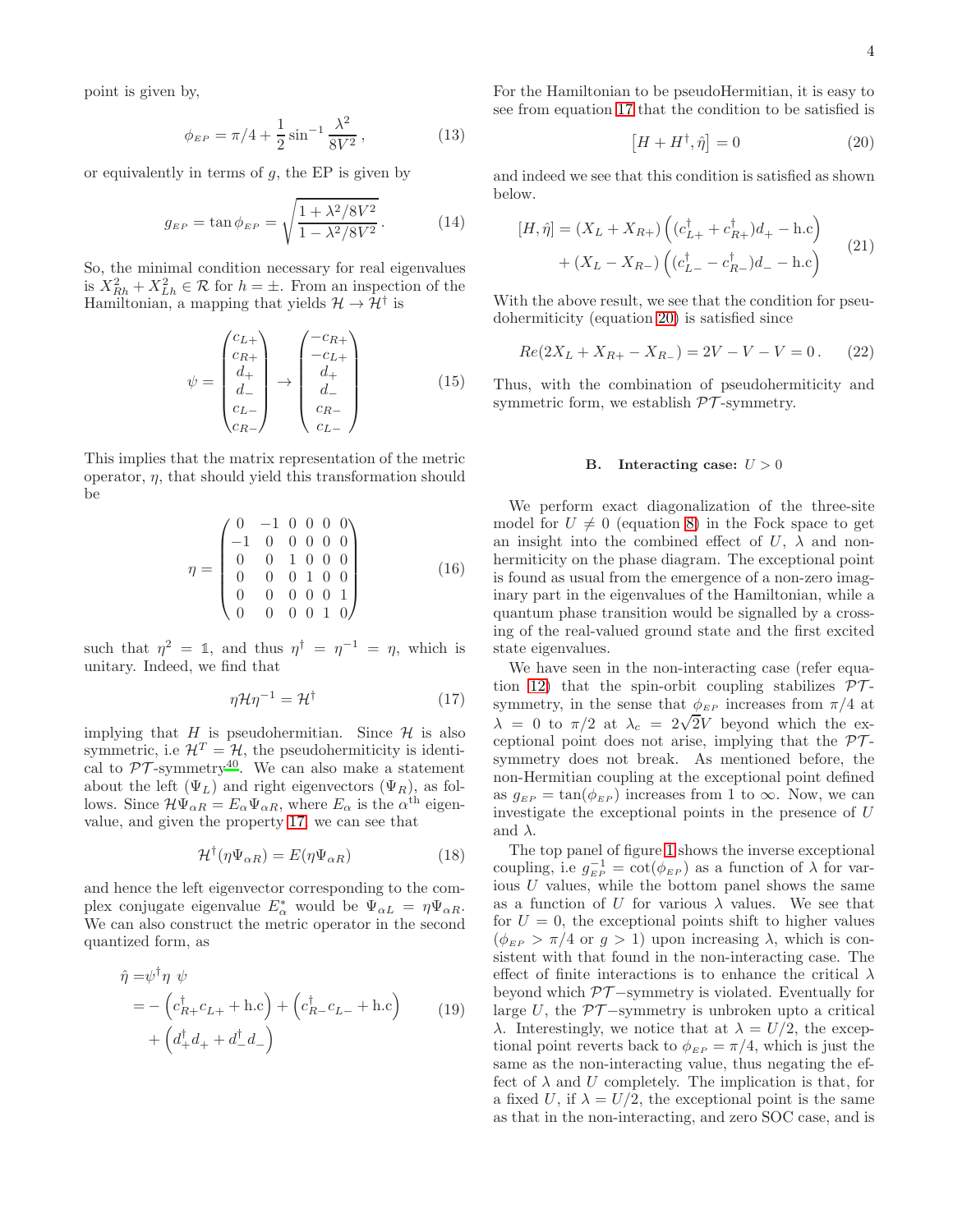hence unrenormalized. The bottom panel shows a similar behaviour as the top panel, with the roles of  $U$  and  $\lambda$  reversed, and again the  $\lambda = U/2$  points are seen to be special unrenormalized points.

In figure [2,](#page-4-1) we have shown the eight lowest eigenvalues as a function of  $\phi$  for  $U = 4.0$ ,  $\epsilon_d = -U/2$ ,  $\lambda = 1.2$ , in the  $PT$ -symmetry unbroken regime. The ground state, being adiabatically continuous with the hermitian case  $(\phi = 0)$  is identified as the Kondo screened phase. This is also confirmed by examining the ground state eigenvector in the Fock space. The first crossing of the ground state and the first excited state eigenvalue, identified as the quantum critical point of the many-body level crossing type, remains at  $\phi = \pi/4$  or  $g = 1$  for all  $U \neq 0$  and any  $\lambda$ . We have confirmed through an eigenstate analysis

<span id="page-4-0"></span>

**FIG. 1:** The inverse exceptional coupling,  $g_{EP}^{-1} = \cot(\phi_{EP})$ as a function of (top panel)  $\lambda$  for various U values and (bottom panel) U for various  $\lambda$  values.

<span id="page-4-1"></span>

FIG. 2: The lowest eight eigenvalues as a function of the non-hermiticity parameter,  $\phi$ , for  $U = 4.0$ ,  $\lambda = 1.2$ , and  $\epsilon_d = -U/2$ . The cyan dot shows the first crossing of the ground state and the first excited state, and is thus identified as the quantum critical point.

also that the QCP represents a transition from a Kondo screened singlet phase to a local moment phase.

The exceptional point phase diagram in the  $U-\lambda$  plane is shown in figure [3.](#page-5-0) The colour represents inverse exceptional coupling,  $g_{EP}^{-1}$ . The extent of renormalization of the exceptional point due to interactions and SOC is indicated by the darkness of the colour. As mentioned above, the solid circles represent the line  $\lambda = U/2$ , where the exceptional point is completely unrenormalized with respect to  $\lambda = U = 0$ . Finally, in the  $U - \lambda$  plane, the Kondo destruction critical point for all  $U \neq 0$  and any  $\lambda$ coincides with the exceptional point for  $\lambda = U/2$ , while the exceptional point gets strongly renormalized away from this line, and does not even exist for  $U/\lambda \gg 1$  and  $U/\lambda \ll 1$ .

### IV. FULL MODEL: RESULTS AND DISCUSSION

Taking cues from the solution of the three-site model, we can now explore the eigenvalues, and the symmetry of the full model, i.e equation [7.](#page-2-1) Again, using  $\psi_k = (c_{kL+} \ c_{kR+} \ d_+ \ d_- \ c_{kL-} \ c_{kR-})^T$ , we can write the Hamiltonian of equation [7](#page-2-1) as

$$
H = \sum_{k} \psi_{k}^{\dagger} \mathcal{H}_{k} \psi_{k} + \epsilon_{d} \sum_{h} n_{dh} + U n_{d+} n_{d-} \qquad (23)
$$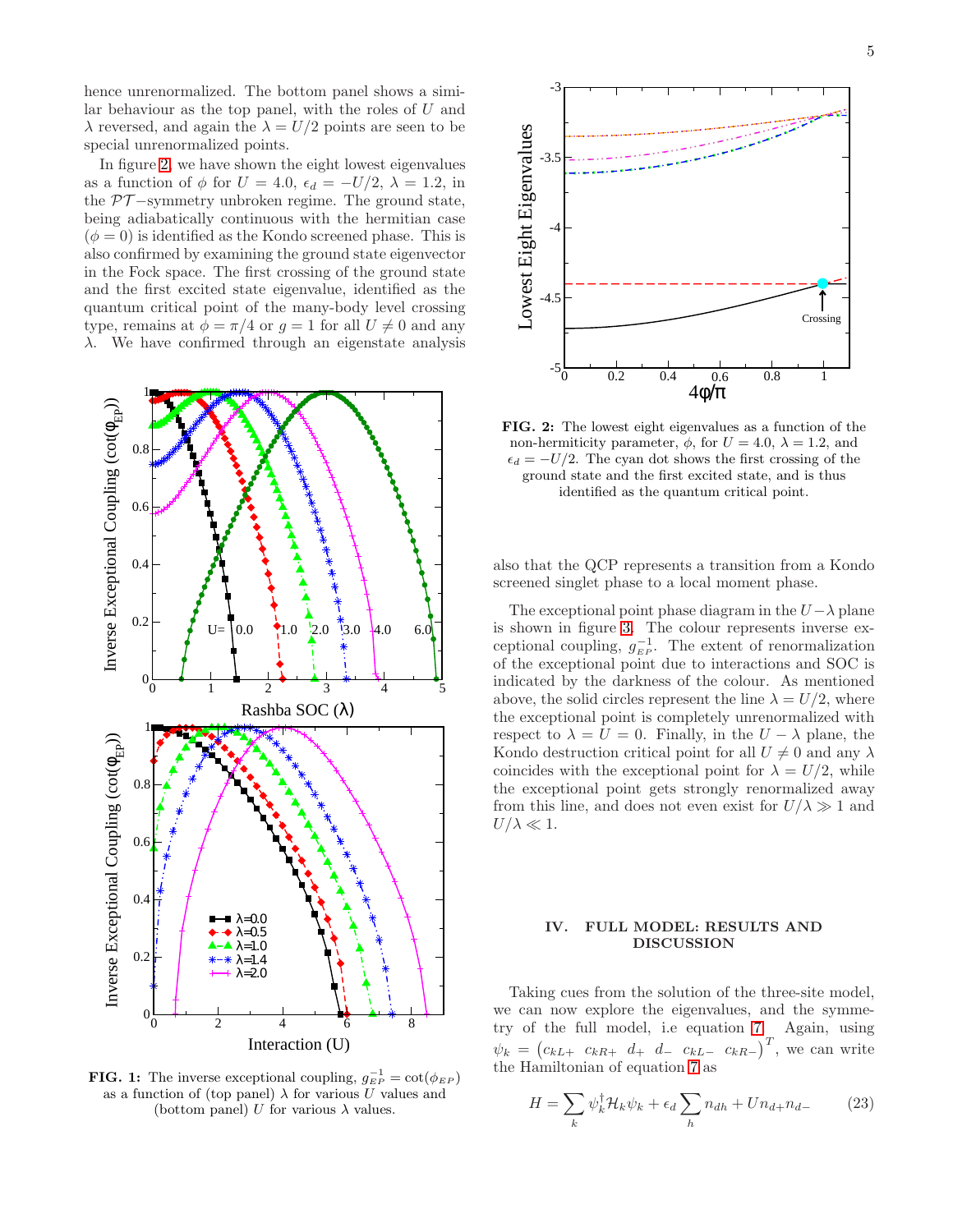<span id="page-5-0"></span>

FIG. 3: The exceptional point phase diagram for the three site model in the interacting regime is shown. The colorbar shows the inverse exceptional coupling. The solid circles represent the line  $\lambda = U/2$ , on which the exceptional point remains at  $\phi = \pi/4$  or  $g = 1$ . Everywhere else the

exceptional point is strongly renormalized by interactions and SOC. In the dark regions (low U, high  $\lambda$  and high U, low  $\lambda$ ), the inverse exceptional coupling vanishes, implying  $g_{EP} \rightarrow \infty,$  and hence  $\mathcal{PT}\textrm{-symmetry}$  is never violated.

where

$$
\mathcal{H}_k = \begin{pmatrix} \epsilon_{kL+} & 0 & X_{kL+} & 0 & 0 & 0 \\ 0 & \epsilon_{kR+} & X_{kR+} & 0 & 0 & 0 \\ X_{kL+} & X_{kR+} & 0 & 0 & 0 & 0 \\ 0 & 0 & 0 & 0 & X_{kL-} & X_{kR-} \\ 0 & 0 & 0 & X_{kL-} & \epsilon_{kL-} & 0 \\ 0 & 0 & 0 & X_{kR-} & 0 & \epsilon_{kR-} \end{pmatrix}
$$
(24)

We observe from the form of the matrix above that the metric operator can be generalized from the case of the three-site model as

$$
\hat{\eta} = \sum_{k} \psi_{k}^{\dagger} \eta \psi_{k}
$$
\n
$$
= \sum_{k} \left[ -\left( c_{kR+}^{\dagger} c_{kL+} + \text{h.c} \right) + \left( c_{kR-}^{\dagger} c_{kL-} + \text{h.c} \right) \right]
$$
\n
$$
+ \left( d_{+}^{\dagger} d_{+} + d_{-}^{\dagger} d_{-} \right)
$$
\n(25)

which will again yield

$$
[H + H^{\dagger}, \hat{\eta}] = 0, \qquad (26)
$$

thus showing that the Hamiltonian is pseudohermitian even for  $U \neq 0$ , and since  $H = H^T$ , we can identify the symmetry as being equivalent to  $\mathcal{PT}$  symmetry.

# A. Exact Diagonalization of the non-interacting model

An exact diagonalization of the above model (for  $U=0$ ) and  $\epsilon_{kLh} = \epsilon_{kRh}$  and the hybridization elements assumed to be k-independent) yields the following equation for eigenvalues:

<span id="page-5-2"></span>
$$
(\epsilon_d - \Lambda) - \sum_k \frac{(X_{Lh}^2 + X_{Rh}^2)}{\epsilon_{kh} - \Lambda} = 0 \quad \text{for } h = \pm. \tag{27}
$$

<span id="page-5-1"></span>Thus the possibility of real eigenvalues exists if  $(X_{Lh}^2 +$  $X_{Rh}^2$ )  $\in \mathcal{R}$ .



**FIG. 4:** Phase diagram in the  $\phi - \lambda$  plane is shown for the non-interacting case  $(U = 0)$ . The solid circles represent exceptional points, where certain real eigenvalues coalesce and complex conjugate eigenvalues emerge.

The phase diagram for  $U = 0$  in the  $\phi - \lambda$  plane is shown in figure [4.](#page-5-1) The solid curve is the line of exceptional points, which shows that increasing spin-orbit coupling enhances the range of  $\phi$  within which real eigenvalues are obtained, and hence SOC stabilizes  $\mathcal{PT}$  symmetry. The exceptional point for  $\lambda = 0$  is at  $\phi = \pi/4$ . It is interesting to see that for even an infinitesimal  $\phi > \pi/4$ , the SOC needed to restore  $\mathcal{PT}$  symmetry is  $\lambda \sim \mathcal{O}(1)$ . This is in contrast to the three site model where the line of exceptional points was given by  $\phi - \pi/4 \propto \lambda^2$  for  $\lambda \to 0$ . The reason for the discrepancy is that the full model has a conduction band, and we find that the minimum spinorbit coupling needed to restore  $\mathcal{PT}$  symmetry is of the order of bandwidth, which is  $\mathcal{O}(1)$  in the present case, and was zero in the three-site model.

### B. Spectral sum rule in the  $U = 0$ , non-interacting case

Since the model is PT-symmetric, and the eigenvalues of the Hamiltonian are real in a finite range of the parameter space, the time evolution of operators will be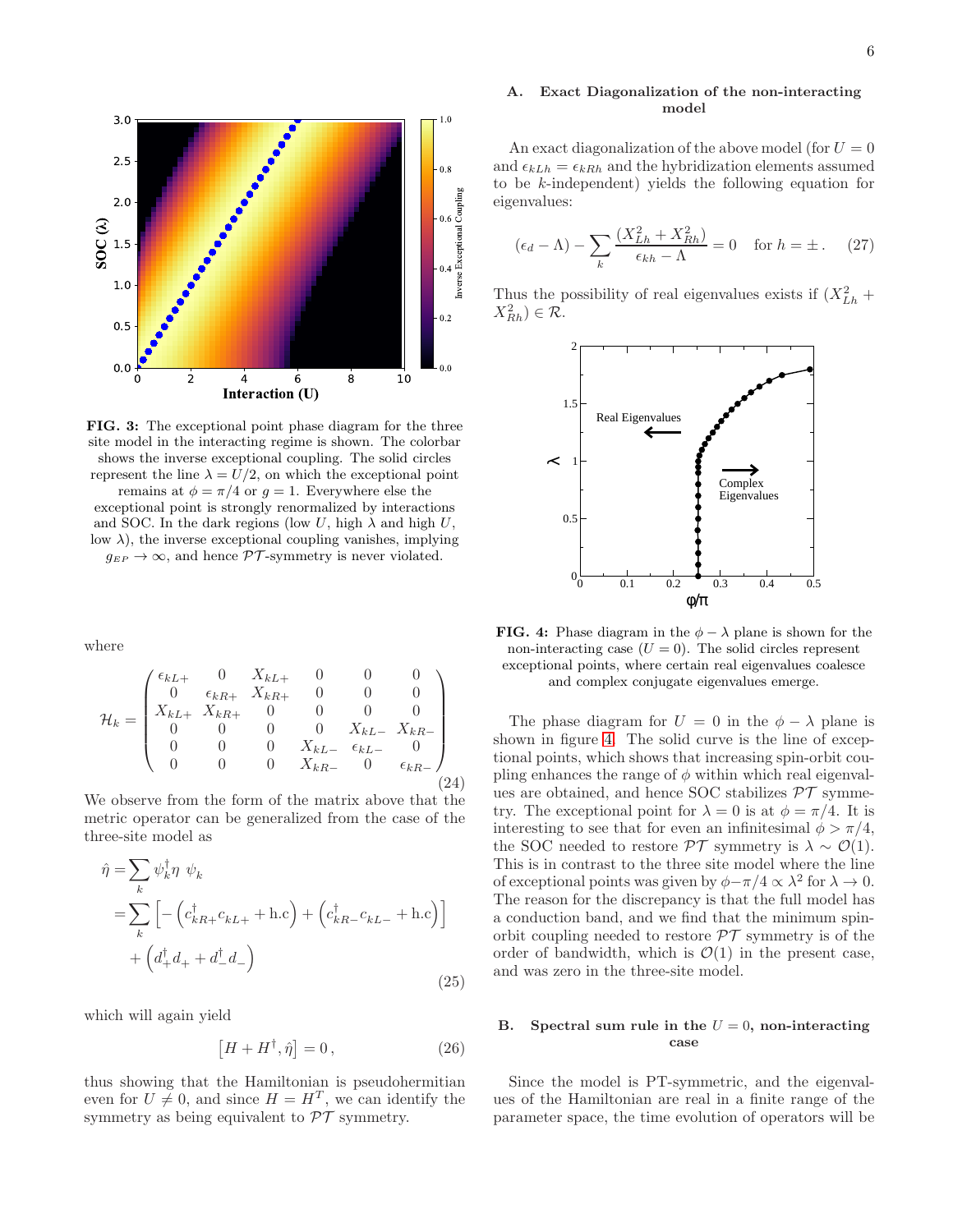unitary, for  $\phi < \phi_{EP}$ , where the latter represents the exceptional point. Hence, we can use the equation of motion (EoM) method to find the retarded Green's functions  $(G_{B}^{A}(t, t') = -i\langle \Psi_{G}^{L} | \{A_{H}(t), B_{H}^{\dagger}(t') | \Psi_{G}^{R}\rangle \theta(t - t')\}$  in the unbroken  $\mathcal{PT}-$ symmetry regime<sup>[41](#page-16-10)</sup>. The Green's function is defined with respect to the left and right  $(L/R)$ eigenstates of the full Hamiltonian. The equations of motion are given by

$$
\omega^{+} G_{B}^{A}(\omega) = \langle \{A, B\} \rangle + G_{B}^{[A,H]_{-}}(\omega)
$$

$$
= \langle \{A, B\} \rangle + G_{[H,B]_{-}}^{A}(\omega)
$$
(28)

In order to gain insight into the interplay of PTsymmetry and SOC, we investigate the non-interacting case  $(U = 0)$ . We first find the retarded Green's function for the dot operators in the chiral basis, i.e  $G_{hh}^{dd}$ . The following equation is obtained for the dot Green's functions,

$$
G_{hh}^{dd} = \left[\omega^+ - \epsilon_d - \Gamma_h(\omega)\right]^{-1} \tag{29}
$$

where the hybridization function is given as

$$
\Gamma_h(\omega) = \sum_k \frac{X_{kLh}^2 + X_{kRh}^2}{\omega^+ - \tilde{\epsilon}_{kh}} \tag{30}
$$

Using  $X_{Lk+} = X_{Lk-} = |X_k|e^{i\phi_k}$ , so that  $X_{kR+} =$  $-|X_k|e^{-i\phi_k} = -X_{kR-1}$ , the diagonal dot Green's functions are obtained as (for  $U = 0$ ):

<span id="page-6-0"></span>
$$
G_{hh}^{dd}(\omega) = \frac{1}{\omega^+ - \epsilon_d - 2\sum_k \frac{|X_k|^2 \cos(2\phi_k)}{\omega^+ - \tilde{\epsilon}_{kh}}}
$$
(31)

The Green's function is causal, as long as either (i)  $\phi_k \leq \pi/4$ ,  $\forall k$  or (ii) if the imaginary part of hybridization is zero. The spectral density is guaranteed to be positive definite in this regime. Interestingly, although the Hamiltonian is non-Hermitian for  $\phi_k \neq 0$ , the Green's function, being exactly the same as for a single impurity Anderson model with a renormalized hybridization  $(V_k^2 \rightarrow 2|X_k|^2 \cos(2\phi_k)),$  is fully causal, and has the same analytic structure of the usual Green's functions. We also see that the eigenvalue equation [\(27\)](#page-5-2) is identical to the equation obtained for the zeroes of the denominator of the Green's function [\(31\)](#page-6-0). This is not surprising, since the non-interacting Green's function is given by  $\hat{G} = \left[\omega^+ \mathbf{1} - \hat{H}\right]^{-1}$ .

Taking  $X_k = X_0$  and  $\phi_k = \phi$  to be independent of  $k$ , the  $k$ -sum in the hybridization can be converted to a density of states integral, which is then given by

<span id="page-6-1"></span>
$$
\Gamma_h(\omega) = \Gamma_0 \cos(2\phi_0) H_T[\omega^+ - h\lambda], \qquad (32)
$$

where  $\Gamma_0 = 2X_0^2$  and  $H_T[z]$  is the Hilbert transform de-

fined by

$$
H_T[z] = \int_{-\infty}^{\infty} d\epsilon \, \frac{\rho_0(\epsilon)}{z - \epsilon} \,. \tag{33}
$$

The exact diagonalization calculation required us to choose energy values,  $\epsilon_k$ , distributed in a certain way, and for convenience, we chose a uniform distribution. The density of states accordingly for the Green's function calculation has been chosen to be a flat band, namely  $\rho_0(\epsilon) = \sum_k \delta(\epsilon - \tilde{\epsilon}_{kh}) = \theta(D - |\epsilon_{kh}|)/(2D)$ , for which the Hilbert transform may be obtained in a straightforward way as:

$$
H_{Th}[\omega^{+}] = \frac{1}{2D} \ln \left| \frac{\omega - h\lambda + D}{\omega - h\lambda - D} \right| - i\frac{\pi}{2D} \theta \left( D - |\omega - h\lambda| \right) \tag{34}
$$

The spectral function is given by

$$
D_h(\omega) = -\frac{1}{\pi} \text{Im} G_{hh}^{dd} = -\frac{1}{\pi} \text{Im} \left( \omega^+ - \epsilon_d - \Gamma_h(\omega) \right)^{-1} . \tag{35}
$$

For a representative set of parameters  $\Gamma_0 = 1/4$ , we show the spectral function of the chiral index summed Green's function  $(G_d = 0.5 \sum_h G_{hh}^{dd})$  in figure [5.](#page-7-0) The numbers mentioned in the legends are values of the  $SOC(\lambda)$ . Both panels shows the dot density of states (DoS) in the non-Hermitian case of  $\phi = 0.2\pi < \pi/4$  (top) and  $\phi = \pi/3 > \pi/4$  (bottom). The top panel shows that for  $\lambda = 0$ , the DoS is a lorentzian, as expected, while for higher  $\lambda$ , the DoS splits into two peaks. These peaks grow in intensity, while becoming narrower as  $\lambda \gg 1$ . In fact, in the latter limit, it is easy to show that the DoS reduces to just two poles at  $\omega = \pm 2\Gamma_0 \cos 2\phi/|\lambda|$ . We see that for any value of  $\lambda$  in the top panel, the DoS preserves the spectral sum rule, and is hence causal. The bottom panel shows the DoS for  $\phi = \pi/3$ , which is greater than  $\pi/4$ , so for  $\lambda = 0$ , the DoS should be expected to be acausal. Indeed, we see that for  $\lambda = 1.4$  (and all lower values), the DOS is negative and acausal, but for all  $\lambda > 1.5$ , we recover causality, in the sense that the integrated spectral weight or the spectral norm is one. But as the figure shows, the DoS does become negative over a finite frequency range, albeit, the negative weight is compensated by the positive part, preserving the total spectral norm. The density of states being negative is of course not physical in a conventional Hermitian picture; but for a non-Hermitian system considered here, such a result can be speculated to imply states that are not stationary and are either lossy or amplifying. We note that further studies are required for finding the correct interpretation of negative density of states. The inference from the above investigation is that higher  $\lambda$  values restore PT -symmetry that was broken spontaneously at lower  $\lambda$ , and hence SOC protects  $\mathcal{PT}$ -symmetry.

In the hermitian case, the spectral function is positivedefinite and causal, i.e, normalized to one  $(\int d\omega D_h(\omega))$ 1). We will explore the violation of causality by computing the deviation of the norm from unity, as a function of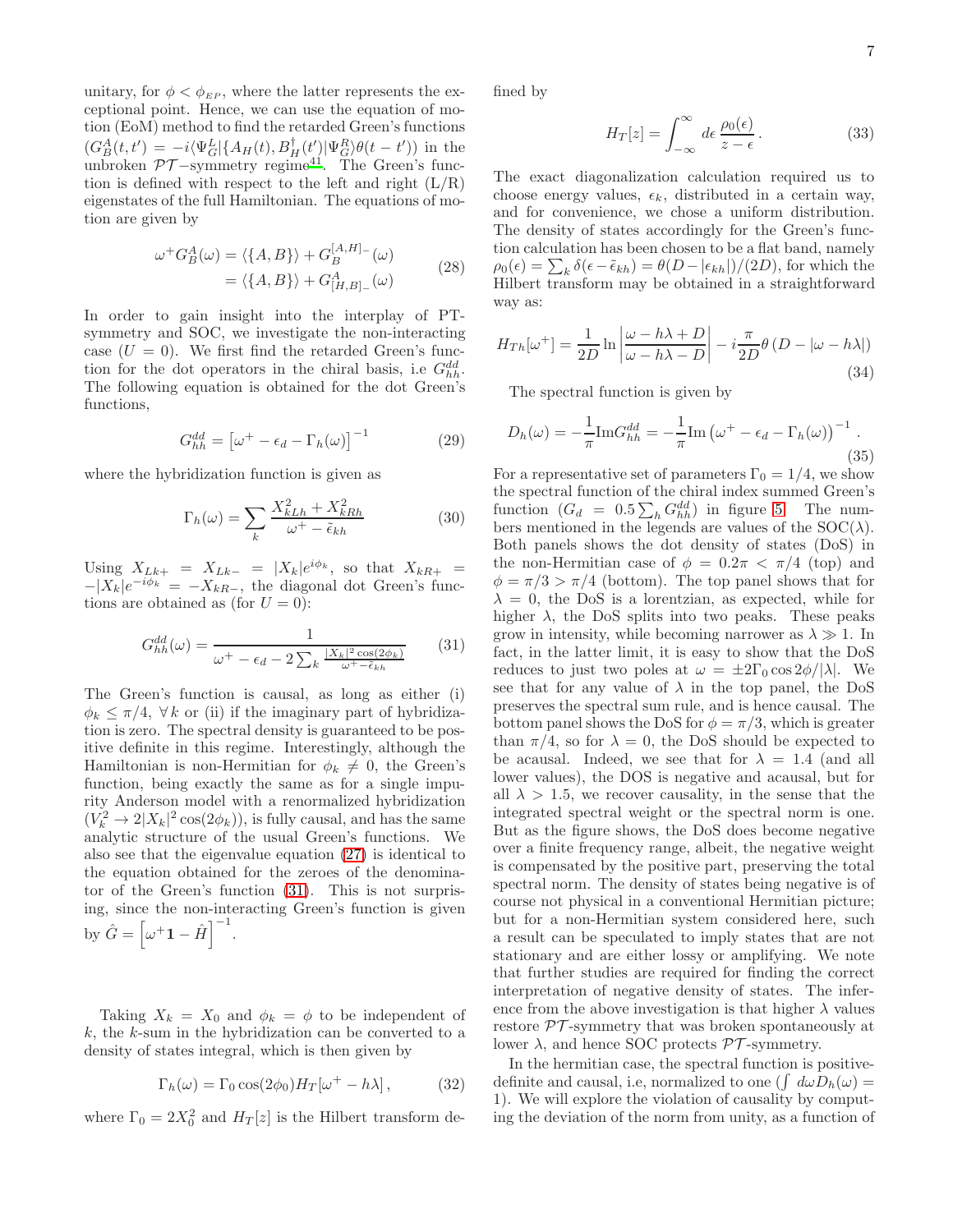<span id="page-7-0"></span>

FIG. 5: Dot density of states (DoS) as a function of frequency for various values of SOC (legends are the values of  $\lambda$ ) and  $\phi = \pi/5$  (top panel) and  $\phi = \pi/3$  (bottom panel). In the top panel, the system does not violate  $\mathcal{PT}$ -symmetry for  $\phi = \pi/5$  for any  $\lambda$ . The bottom panel is for  $\phi = \pi/3$ , for which  $\lambda = 1.5$  represents the SOC value beyond which  $PT$ -symmetry is restored.

 $\phi$  and  $\lambda$ . The most interesting feature about this phase diagram is that the hybridization, being proportional to  $\cos(2\phi)$  has an acausal imaginary part beyond  $\phi > \pi/4$ , nevertheless, the spectral function sum rule is not violated above a certain value of the spin-orbit coupling,  $\lambda$ . The critical  $\lambda$  for  $\phi = \pi/4$  is found to be equal to the effective bandwidth of the conduction band. Since  $\lambda$  shifts the centre of the conduction band away from  $\omega = 0$  for each 'chiral' index, this implies that if the imaginary part of hybridization is either vanishingly small or negative definite (causal) at  $\omega = 0$ , the spectral function norm is preserved. Thus, as found through exact diagonalization, the spin-orbit coupling stabilizes  $\mathcal{PT}-symmetry$ .



**FIG. 6:** The  $U = 0$  Phase diagram in the  $\phi - \lambda$  plane found through the norm violation condition of the Green's function. The solid symbols represent the line of exceptional points, where the spectral sum rule gets violated and the norm deviates from unity.

We note that such a conclusion is sensitive to the choice of the conduction band density of states. For example, the choice of an infinitely wide flat band will result in the exceptional point being  $\phi_{EP} = \pi/4$  or  $q_{EP} = 1$  for any value of the spin-orbit coupling, λ. We will find the trace of the Hamiltonian in the next section, and identify the violation of  $\mathcal{PT}$ -symmetry from the dependence of total energy on  $\phi$  and  $\lambda$ .

# C. Total energy of the causal states  $(U = 0)$

A violation of  $\mathcal{PT}$ -symmetry introduces complex conjugate eigenvalues into the eigenspectrum. Thus, if we measure the energy of the system as the trace over the occupied states of the real part of the eigen-spectrum, we should observe a discontinuity when one or more pairs of real eigenvalues becomes complex. Such a discontinuity provides an alternate measure of the exceptional point.

Figure [7](#page-8-0) shows the phase diagram computed through the energy discontinuity superimposed on the phase diagrams obtained through exact diagonalization and the spectrum sum rule violation. The three criteria for finding the exceptional points match very well. Thus, we establish that the  $PT$ -violation as seen by the exact diagonalization of the Hamiltonian is reflected precisely by causality violation of the Green's function, and by the energy discontinuity condition.

Until now, we have restricted ourselves to the noninteracting case  $(U = 0)$ . In the following subsection, we will investigate the other extreme, i.e the  $U \rightarrow \infty$  limit using the slave boson formalism.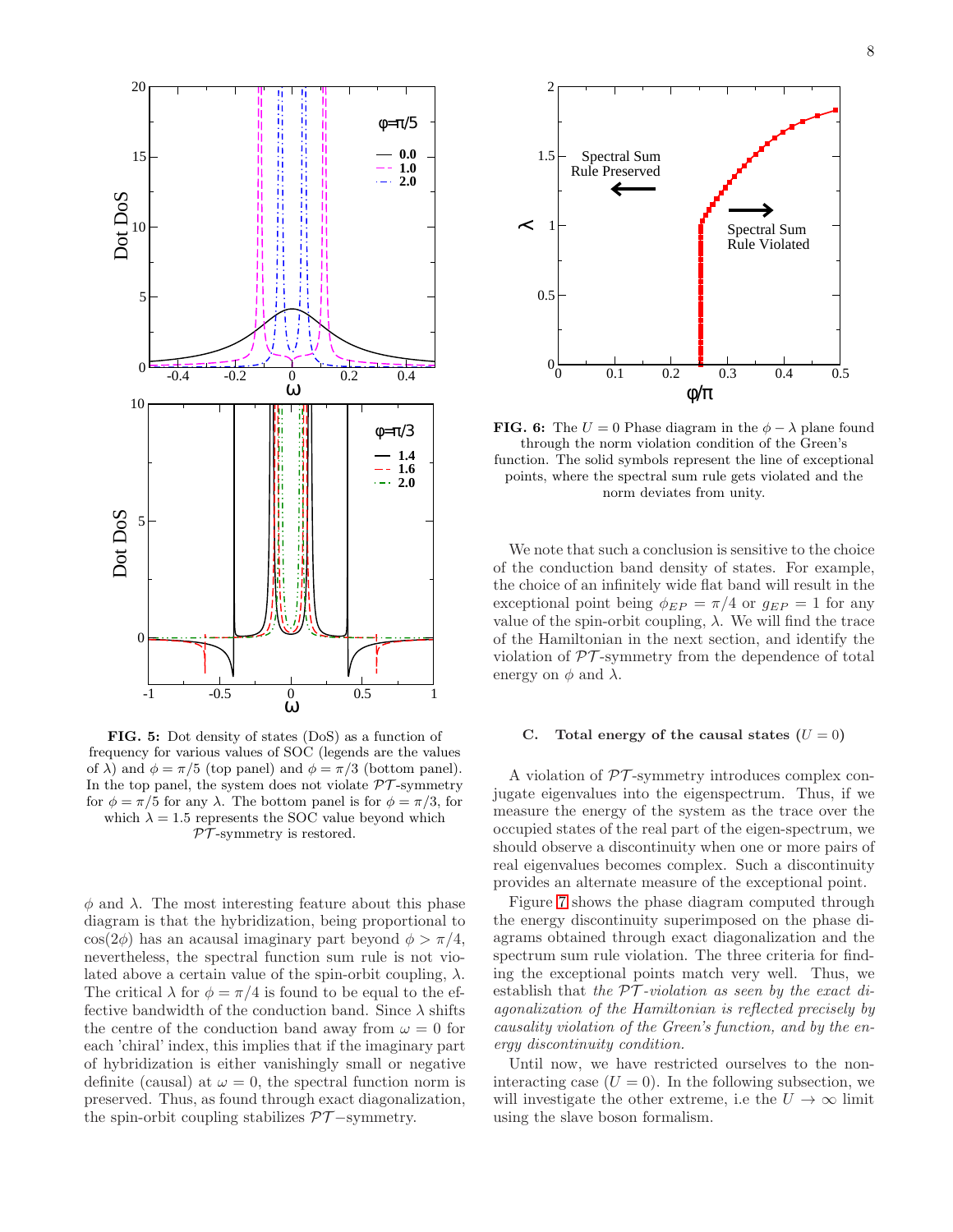<span id="page-8-0"></span>

**FIG. 7:** The phase diagram in the  $\phi - \lambda$  plane, computed through an identfication of the energy discontinuity (see text for details) showing the line of exceptional points (triangles).

The shaded region represents the spontaneously broken  $PT$ -symmetry broken regime, and the unshaded region represents the  $\mathcal{PT}$ -symmetry protected regime. The circles and squares represent the exceptional points derived through exact diagonalization and the spectral sum rule violation respectively. All the three conditions for determining exceptional points agree very well.

### D. Slave boson mean-field solution

The Hamiltonian in equation [7](#page-2-1) may be rewritten in the  $U \rightarrow \infty$  case using Coleman bosons<sup>[42](#page-16-11)</sup> as

$$
H = H_0
$$
  
+  $\sum_{k\eta h} X_{k\eta h} \left( c_{k\eta h}^\dagger b_\eta d_h + \text{h.c.} \right)$   
+  $\epsilon_d \sum_h n_{dh} + \zeta \left( \sum_\eta b_\eta^\dagger b_\eta + \epsilon_d \sum_h n_{dh} - 1 \right)$  (36)

where  $H_0 = \sum_{kh\eta} \tilde{\epsilon}_{kh} c_{kh\eta}^{\dagger} c_{kh\eta}$ , and  $\zeta$  is the Lagrange multipler which enforces the constraint that the total filling (fermions  $+$  bosons) is one. Note that the two channels, namely  $L$  and  $R$  have been associated with two different bosons as a general possibility. Hence, with the mean-field approximation,  $\langle b^{\dagger}_L \rangle = \langle b_L \rangle = re^{i\theta}$  and  $\langle b_R^{\dagger} \rangle = \langle b_R \rangle = r e^{-i\theta}$  implying that the total mean boson number will be  $\langle b_L^{\dagger} b_L + b_R^{\dagger} b_R \rangle = 2r^2 \cos(2\theta)$ , the mean field Hamiltonian becomes

$$
H_{MF} = H_0 + \sum_{k\eta h} \tilde{X}_{k\eta h} \left[ c_{k\eta h}^{\dagger} d_h + \text{h.c.} \right]
$$

$$
+ \tilde{\epsilon}_d \sum_{h} n_{dh} + \zeta \left( 2r^2 \cos(2\theta) - 1 \right)
$$
(37)

where  $\tilde{X}_{kLh} = re^{i\theta}X_{kLh} = \sqrt{2}r|X_k|e^{i(\phi+\theta)}, \tilde{X}_{kRh}$  $\bar{h}re^{-i\theta}X_{kRh}^{kIn} = \sqrt{2}\bar{h}r|X_k|e^{-i(\phi+\theta)}$  and  $\tilde{\epsilon}_d = \epsilon_d + \zeta$ . The parameters  $r, \zeta$  and  $\theta$  may be found self-consistently by minimizing  $\langle H_{MF} \rangle$ . Since the slave boson meanfield Hamiltonian has exactly the same form as the noninteracting Hamiltonian, equation [7,](#page-2-1) we will find the expression for the total energy in the  $U = 0$  case, and generalize it to the slave-boson case.

For finding the expectation value of the Hamiltonian in equation [7,](#page-2-1) we need Green's functions other than the one computed before (equation [31\)](#page-6-0). These are listed below:

$$
G_{knh}^{knh} = \frac{1}{\omega^+ - \tilde{\epsilon}_{kh}} + \frac{X_{knh}^2}{(\omega^+ - \tilde{\epsilon}_{kh})^2} G_{dh}^{dh} \tag{38}
$$

$$
G_{knh}^{dh} = G_{dh}^{knh} = \frac{X_{knh}}{\omega^+ - \tilde{\epsilon}_{kh}} G_{dh}^{dh}
$$
\n(39)

Using these to find the expectation value of the Hamiltonian, equation [7,](#page-2-1) we get

$$
E_{tot} = \int_{-\infty}^{\infty} d\omega \, f(\omega) \tilde{D}(\omega) \tag{40}
$$

where

$$
\tilde{D}(\omega) = -\frac{1}{\pi} \text{Im} \sum_{h} \tilde{G}_{h}(\omega)
$$
\n
$$
= -\frac{1}{\pi} \text{Im} \left[ \sum_{kh\eta} \left( \tilde{\epsilon}_{kh} G_{kh\eta}^{kh\eta} + 2X_{kh\eta} G_{kh\eta}^{dh} \right) + \epsilon_d \sum_{h} G_{dh}^{dh} \right]
$$
\n(41)

and,

$$
\tilde{G}_h(\omega) = \left(-\sum_{k\eta}\right) + \left(\omega^+ \sum_{k\eta} \frac{1}{\omega^+ - \tilde{\epsilon}_{kh}}\right) + G_{dh}^{dh}\left(\epsilon_d + \sum_{k\eta} \frac{X_{kh\eta}^2}{\omega^+ - \tilde{\epsilon}_{kh}} + \omega^+ \sum_{k\eta} \frac{X_{kh\eta}^2}{(\omega^+ - \tilde{\epsilon}_{kh})^2}\right) \tag{42}
$$

which when simplified yields

$$
\tilde{D}_h(\omega) = \omega D_{c0}(\omega - h\lambda) + \epsilon_d D_{d0h}(\omega) \n- \frac{1}{\pi} \text{Im} \left[ G_{dh}^{dh} \left( \Gamma_h - \omega \frac{d \Gamma_h}{d \omega} \right) \right]
$$
\n(43)

The first term contributes to the conduction electron en-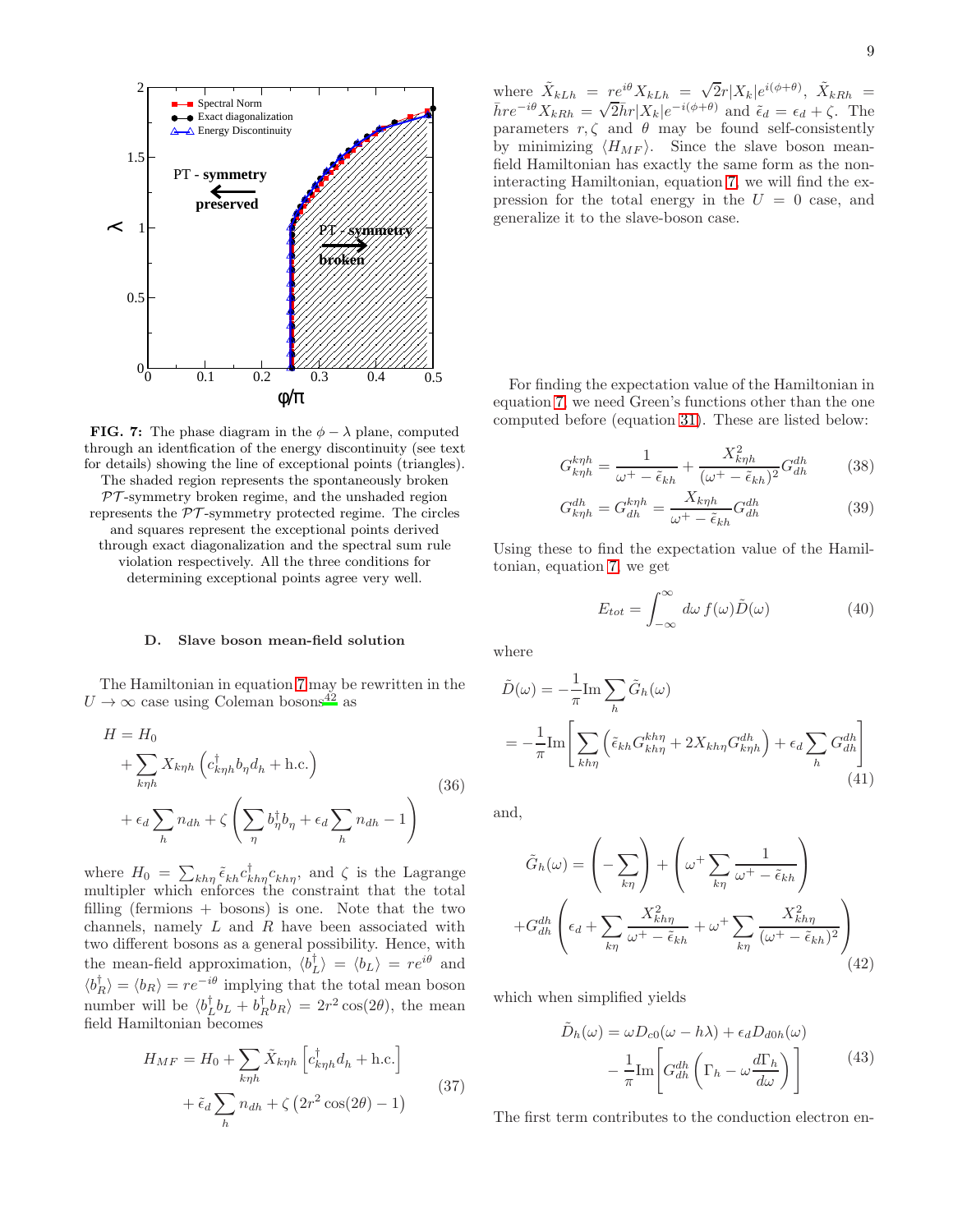ergy, and depends on  $\lambda$  as follows:

$$
E_{c0} = \sum_{h} \int_{-\infty}^{0} \omega D_{c0}(\omega - h\lambda) d\omega
$$
  
=  $2 \int_{-\infty}^{0} \omega D_{c0}(\omega) d\omega + 2 \int_{0}^{\lambda} (\omega - \lambda) D_{c0}(\omega) d\omega$  (44)  
=  $E_0 + 2 \int_{0}^{\lambda} (\omega - \lambda) D_{c0}(\omega) d\omega$ 

where  $E_0$  is independent of  $\lambda$ , and we have assumed that  $D_{c0}(\omega)$  is symmetric about  $\omega = 0$ . The second term yields a contribution proportional to the dot occupancy. Thus

<span id="page-9-0"></span>
$$
E_{tot} - E_0 = 2 \int_0^{\lambda} (\omega - \lambda) D_{c0}(\omega) d\omega + \epsilon_d \sum_h n_{dh0}
$$

$$
- \sum_h \int_{-\infty}^0 d\omega \frac{1}{\pi} \text{Im} \left[ G_{dh}^{dh} \left( \Gamma_h - \omega \frac{d \Gamma_h}{d\omega} \right) \right]
$$
(45)

A Gaussian conduction band is chosen for convenience as  $\rho_0(\epsilon) = \sum_k \delta(\epsilon - \tilde{\epsilon}_k) = \exp(-\epsilon^2/2t^2)$ <sup>2</sup>// $\sqrt{(\pi)}t_*$  (with  $t_* = 1$  as the unit of energy), for which the Hilbert transform may be written in terms of the Faddeeva function, w(z) as  $H_T[z] = (-i\sqrt{\pi}/t_*)w(z/\sqrt{2}t_*)$  if  $\text{Im}(z) > 0$ . With a Gaussian DoS, the hybridization function,  $\Gamma_h(\omega)$ is given by (equation [32\)](#page-6-1)

$$
\Gamma_h(\omega) = \Gamma_0 \cos(2\phi_0) H_T[z_h]
$$
  
=  $\Gamma_0 \cos(2\phi) (-is\sqrt{\pi} \exp(-z_h^2) \text{erfc}(-isz_h))$  (46)

where  $z_h = \omega^+ - h\lambda$ ,  $s = \text{sgn}(\text{Im}z_h) = +1$ , and erfc(z) is the complementary error function. The derivative of the hybridization function is given by

$$
\frac{d\Gamma_h}{d\omega} = \Gamma_0 \cos(2\phi) \frac{dH_T(z)}{dz}
$$
\n
$$
= 2\Gamma_0 \cos(2\phi) (1 - zH_T[z])
$$
\n(47)

The total energy expression [45](#page-9-0) shows that the first term is the conduction electron contribution, and the second and third terms are the contributions due to the dot and the hybridization respectively. If  $\lambda = 0$ , and  $\phi = \pi/4$ , then for  $\epsilon_d = 0$ , the total energy is just zero. In fact, the third term, being proportional to  $cos(2\phi)$  will yield zero for any  $\lambda$  and  $\epsilon_d$  at  $\phi = \pi/4$ .

The slave-boson mean-field Hamiltonian may be treated exactly as the non-interacting limit, and the average energy  $\tilde{E}_{\text{tot}} = \langle H_{MF} \rangle$  is obtained as

<span id="page-9-1"></span>
$$
\tilde{E}_{tot} - E_0 = 2 \int_0^{\lambda} (\omega - \lambda) D_{c0}(\omega) d\omega + \tilde{\epsilon}_d \sum_h \tilde{n}_{dh0}
$$

$$
- \sum_h \int_{-\infty}^0 d\omega \frac{1}{\pi} \text{Im} \left[ \tilde{G}_{dh}^{dh} \left( \tilde{\Gamma}_h - \omega \frac{d\tilde{\Gamma}_h}{d\omega} \right) \right]
$$
(48)
$$
+ \zeta \left( 2r^2 \cos(2\theta) - 1 \right)
$$

where the renormalized dot Green's functions and hybridizations are given by

$$
\tilde{G}_{dh}^{dh}(\omega) = \left[\omega^+ - \tilde{\epsilon}_d - \tilde{\Gamma}_h(\omega)\right]^{-1},\qquad(49)
$$

$$
\tilde{\Gamma}_h(\omega) = 4r^2 |X_0|^2 \cos(2\phi + 2\theta) \Delta_h(\omega), \qquad (50)
$$

and the bare hybridization functions  $\Delta_h(\omega)$  are given in equation [32.](#page-6-1) We observe that the first term in equa-tion [48](#page-9-1) does not depend on  $r, \zeta$  or  $\theta$ , and hence will not affect the minimization.

In order to investigate the effect of finite bandwidth and SOC in the strong coupling limit, we go back to equation [48,](#page-9-1) and minimize the total energy for a Gaussian band and for finite SOC. We will find the equations for the determination of  $r^2$ ,  $\tilde{\epsilon}_d$  and  $\theta$ , and solve them numerically. The derivatives of the total energy are

$$
\frac{\partial \tilde{E}_{tot}}{\partial \zeta} = \mathcal{A}(\tilde{\epsilon}_d, r^2, \theta) + 2r^2 \cos 2\theta - 1 \tag{51}
$$

$$
\frac{\partial \tilde{E}_{tot}}{\partial r^2} = \frac{1}{r^2} \mathcal{B}(\tilde{\epsilon}_d, r^2, \theta) + 2\zeta \cos 2\theta \tag{52}
$$

$$
\frac{\partial \tilde{E}_{tot}}{\partial \theta} = -2 \left[ \tan(2(\phi + \theta)) \mathcal{B}(\tilde{\epsilon}_d, r^2, \theta) + 2\zeta r^2 \sin 2\theta \right],
$$
\n(53)

where

$$
\mathcal{A}(\tilde{\epsilon}_d, r^2, \theta) = -\frac{1}{\pi} \text{Im} \int_{-\infty}^0 \sum_h \mathcal{F}_h(\omega) d\omega
$$
  

$$
\mathcal{B}(\tilde{\epsilon}_d, r^2, \theta) = -\frac{1}{\pi} \text{Im} \int_{-\infty}^0 \sum_h \mathcal{G}_h(\omega) d\omega
$$
(54)

and

$$
\mathcal{F}_h(\omega) = \left(\tilde{G}_{dh}^{dh}\right)^2 \left(\tilde{\epsilon}_d + \tilde{\Gamma}_h - \omega \frac{d\tilde{\Gamma}_h}{d\omega}\right) + \tilde{G}_{dh}^{dh}
$$
\n
$$
\mathcal{G}_h(\omega) = \left(\tilde{G}_{dh}^{dh}\right)^2 \tilde{\Gamma}_h \left(\tilde{\epsilon}_d + \tilde{\Gamma}_h - \omega \frac{d\tilde{\Gamma}_h}{d\omega}\right) \tag{55}
$$
\n
$$
+ \tilde{G}_{dh}^{dh} \left(\tilde{\Gamma}_h - \omega \frac{d\tilde{\Gamma}_h}{d\omega}\right)
$$

Using the above expressions, and the definitions we get the following self-consistent nonlinear equations:

<span id="page-9-4"></span>
$$
\mathcal{A}(\tilde{\epsilon}_d, r^2, \theta) = 1 - 2r^2 \cos(2\theta) \tag{56}
$$

<span id="page-9-3"></span><span id="page-9-2"></span>
$$
\mathcal{B}(\tilde{\epsilon}_d, r^2, \theta) = -2\zeta r^2 \cos(2\theta) \tag{57}
$$

$$
\tan(2\phi + 2\theta)\mathcal{B}(\tilde{\epsilon}_d, r^2, \theta) = -2\zeta r^2 \sin(2\theta). \tag{58}
$$

Since equations [57](#page-9-2) and [58](#page-9-3) yield the result that  $\theta \neq 0$ only if  $\phi = 0$ , we conclude that the slave-boson equations do not renormalize the non-Hermitian coupling strength, which is non-zero only if  $\phi \neq 0$ . Thus, we restrict ourselves to  $\theta = 0$ , and solve equations [56](#page-9-4) and [57](#page-9-2) to deter-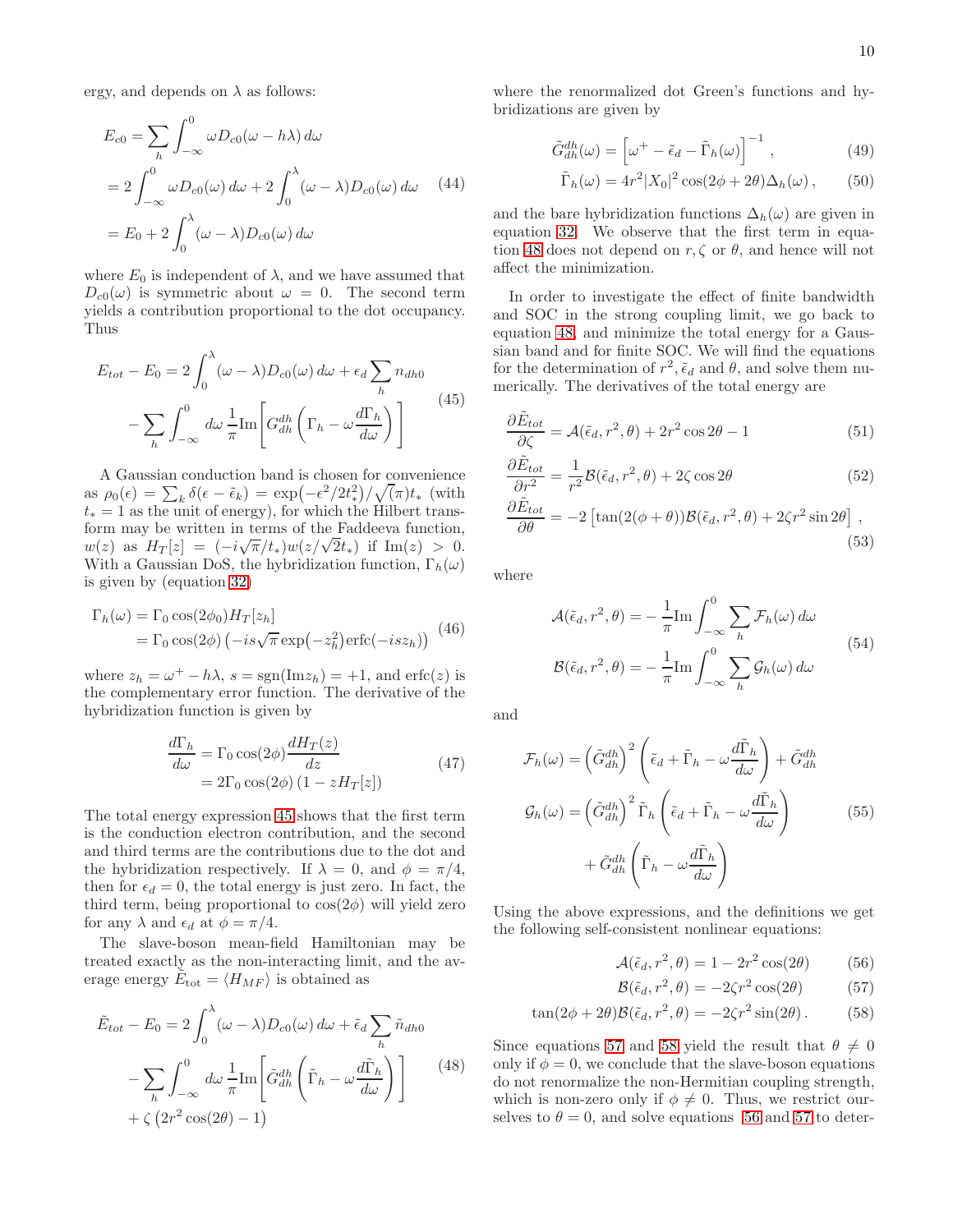mine  $\tilde{\epsilon}_d = \epsilon_d + \zeta$  and  $r^2$ . Again, we choose a Gaussian density of states for the bare conduction band. The numerical solution proceeds with the choice of a parameter,  $a = r^2/\tilde{\epsilon}_d$ , and using this, the equation [56](#page-9-4) can be transformed to a single variable non-linear equation, and hence can be solved easily. Given both  $r^2$  and  $\tilde{\epsilon}_d$ , we can substitute in equation [57](#page-9-2) and get  $\zeta$ , and hence  $\epsilon_d$ . For vanishing SOC ( $\lambda \to 0$ ), we expect to find a Kondo scale that has a dependence similar to the conventional Hermitian case. Figure [8](#page-10-0) shows that the Kondo scale,  $T_K/D = r^2 \sqrt{\Delta_0^2 + \tilde{\epsilon}_d^2}/D$ , found with the Gaussian density of states, is indeed exponentially dependent on  $\pi \epsilon_d/\Delta_0$ , but with an exponent, that is slightly different than the one obtained for the flat band case. With in-

<span id="page-10-0"></span>

**FIG. 8:**  $T_K$  (black, solid) and the exponential fit(red-dashed) as a function of scaled dot-orbital energy,  $\pi \epsilon_d/4\Delta_0$  for  $\lambda = 0$  and  $\phi = 0$ .

creasing SOC, since the hybridization value at  $\omega = 0$  decreases, we may expect that the Kondo scale should also decrease. A countereffect is provided by a concomitant increase in the total bandwidth. However, since  $\lambda$  affects  $\Delta_h(\omega = 0)$  exponentially (Gaussian DoS), the Kondo scale decreases exponentially with an increase in SOC as shown in figure [9.](#page-10-1) This finding must be contrasted with that of the flat band case<sup>[43](#page-16-12)[,44](#page-16-13)</sup>, where, since the  $\Delta_h(\omega = 0)$ does not change with varying  $\lambda$ , the bandwidth becomes the only controlling parameter, and the scale increases linearly with increasing SOC in the flat band case.

Now, we investigate the variation of the scale with increasing non-hermitian strength for fixed SOC and  $\epsilon_d$ in the strong coupling regime. To recapitulate the results from the non-interacting case, we had found that for  $\lambda = 0$ , the exceptional point was at  $\phi_{EP} = \pi/4$ . And increasing  $\lambda$ , increased the  $\phi_{EP}$  to beyond  $\pi/4$ , showing that SOC stabilized  $\mathcal{PT}$ -symmetry for  $U = 0$ . In the zero bandwidth, three-site model, we found that the exceptional point  $(g_{EP} > 1)$  and the quantum critical point  $(g_c = 1)$  become distinct in the  $U - \lambda$  plane except on the

<span id="page-10-1"></span>

**FIG. 9:**  $T_K$  (black, solid) and the exponential fit(red-dashed) as a function of spin-orbit coupling  $(\lambda)$ .

 $\lambda = U/2$  line, where  $g_{EP} = g_c = 1$ . With the slave-boson calculation, we will be able to extract the Kondo scale,  $T_K$ , and hence the quantum critical point will be identified through the vanishing of  $T_K$ . However, we may not be able to identify the exceptional point since the zero bandwidth case indicates that  $\mathcal{PT}$ -symmetry breaks spontaneously at a non-hermitian coupling,  $g \geq 1$ , which is always greater than or equal to the QCP  $(q = 1)$ ; while the slave boson mean-field vanishes at the QCP, and the theory may not even be valid beyond the QCP. Now, we discuss the slave-boson results.

<span id="page-10-2"></span>

**FIG. 10:**  $T_K/T_0$  for  $\lambda = 0$  (black circles) and  $\lambda = 1.5$  (red squares) and the respective fits (green-dashed and blue-dashed) for  $\epsilon_d = -1.75$ .

In figure [10,](#page-10-2) we show  $T_K/T_{K0}$  vs.  $\phi$  for  $\epsilon_d = -1.75$ and  $\lambda = 0, 1.2$  and 1.5. The scale decreases sharply with increasing  $\phi$ , and is seen to vanish at a critical  $\phi$  (as seen by the power law fits). The critical values of  $\phi$  and the non-Hermitian coupling  $q = \tan(\phi)$  for various  $\lambda$  are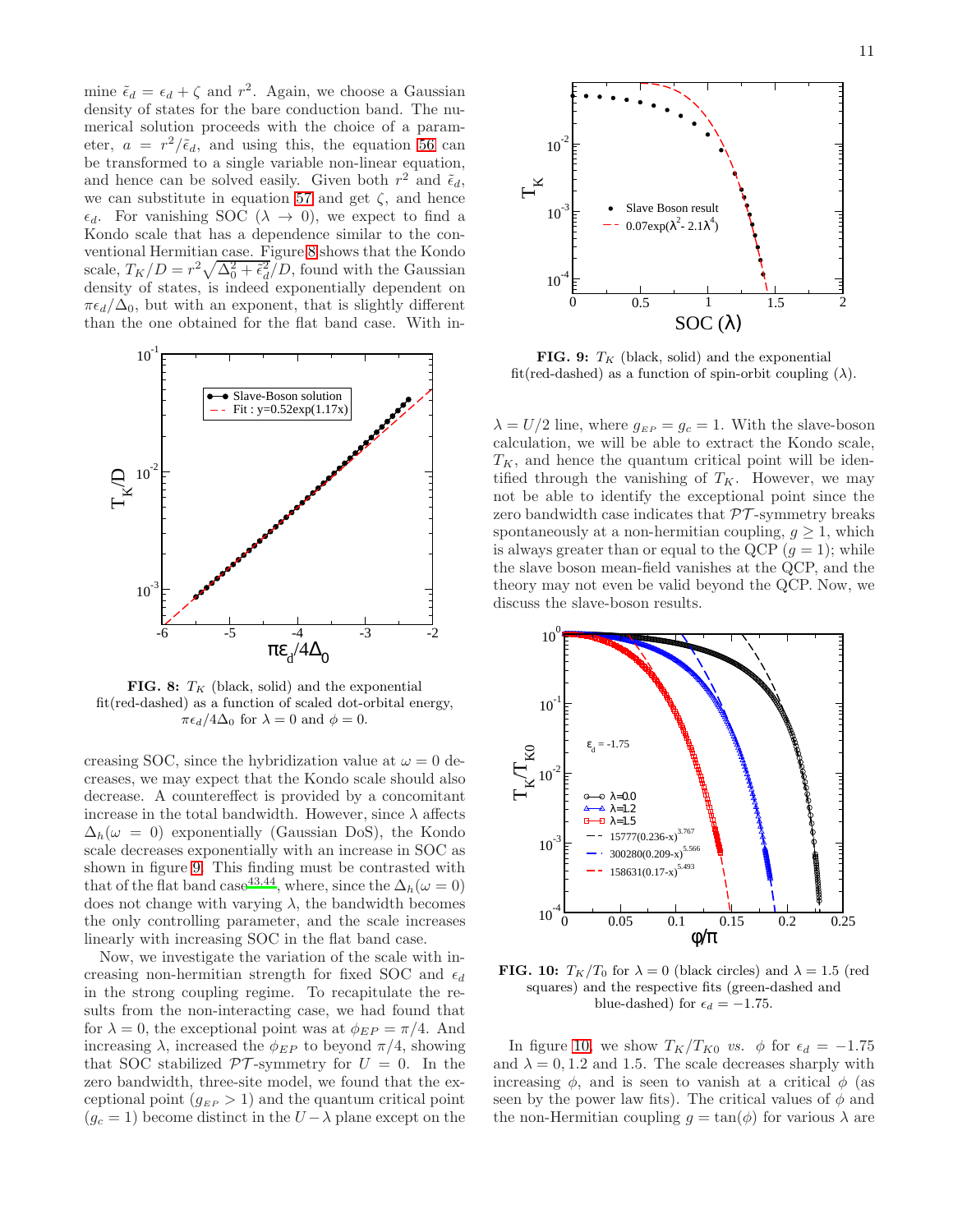<span id="page-11-0"></span>

|         | $\varphi_c$ | $g_c = \tan(\phi_c)$ |
|---------|-------------|----------------------|
| 0.0     | $0.236\pi$  | 0.916                |
| 1.2     | $0.209\pi$  | 0.771                |
| $1.5\,$ | $0.17\pi$   | 0.591                |

**TABLE I:** Table showing the results of the fits of  $T_K$  vs.  $\phi$ of figure [10,](#page-10-2) from which the critical  $\phi$  has been obtained.

given in table [I.](#page-11-0) It is observed that the critical coupling decreases sharply with increasing  $\lambda$ , and at some value of  $\lambda = \lambda_c$ , the critical  $\phi$  will vanish, which implies that the model will not have a Kondo screened state for any finite value of the non-Hermitian coupling if  $\lambda > \lambda_c$ . The results shown in table [I](#page-11-0) also consolidate the inference that interactions and SOC cooperate in reducing the value of the quantum critical non-Hermitian strength.

<span id="page-11-1"></span>

FIG. 11: The shaded region represents a parameter regime, where a finite Kondo scale is found. The slave-boson results for the vanishing of  $T_K$  are shown by red crosses ( $\phi$ -scan), and blue stars  $(\lambda$ -scan) and the dashed line represents a fit, and is a guide to the eye.

Using the above results in figure [10,](#page-10-2) we can draw a phase diagram in the  $\phi - \lambda$  plane. The shaded region in figure [11](#page-11-1) represents the parameter regime where the Kondo scale is finite, while the dashed line is where the scale vanishes. The red crosses are the actual slave-boson results found through the analysis shown in figure [10,](#page-10-2) where for a fixed  $\lambda$ , we have found the  $T_K$  vs  $\phi$ . This will be called  $\phi$ -scan. In order to validate the phase diagram, we have carried out  $\lambda$ -scans for fixed  $\phi$ , and the blue stars shown in figure [11](#page-11-1) are found to lie on the same curve as the red crosses. The fit shows that the critical  $\lambda_c$ discussed above is given by  $\lambda_c = 2.96(0.236)^{1/4} = 2.06$ , beyond which the model does not support the Kondo screened state for any finite  $\phi$ .

### V. DISCUSSION AND CONCLUSIONS

In this work, we have considered the interplay of interactions, Rashba spin-orbit coupling and non-Hermitian coupling to the baths on the Kondo effect and preservation or violation of  $\mathcal{PT}$ -symmetry. We begin with a derivation of the model of an interacting quantum dot hybridizing through non-Hermitian couplings with noninteracting leads having Rashba spin-orbit coupling using Lindbladian dynamics. A simplification of the full model in terms of a zero bandwidth, three-site model is considered, which yields a wealth of information including the demonstration of  $\mathcal{PT}$ -symmetry, the dependence of quantum critical points and exceptional points on Rashba spin-orbit coupling and interactions etc. Our analysis shows that the exceptional point at  $g_{EP} = 1$ in the non-interacting case coincides with the Kondo destruction critical point,  $g_c$  for all  $\lambda = U/2, U \neq 0$ , but the two bifurcate significantly everywhere else in the  $U - \lambda$ phase diagram. The quantum critical point remains at  $g_c = 1$  for all  $U \neq 0$  and  $\lambda$ . The phase diagram of this simple, three-site system shows that U and  $\lambda$  protect  $\mathcal{PT}$ symmetry in the  $U/\lambda \gg 1$  and  $U/\lambda \ll 1$  regime for any strength of the non-Hermitian coupling, but in the neighbourhood of  $\lambda = U/2$ , the exceptional point occurs at a finite coupling strength.

A detailed analysis of the full, finite bandwidth model, in the non-interacting case using exact diagonalization (ED), Green's functions and Hamiltonian trace calculation is used to establish that exceptional points may be deduced from the ED calculations, or equivalently from the violation of the spectral sum rule of the Green's functions or the energy discontinuity condition. Finally, the strong coupling regime is investigated using a slave-boson approach, which, by construction is valid for  $U \rightarrow \infty$ . The mean-field equations were derived through the Green's function approach. We have shown earlier (in section IV-A) that the spectral function is positive definite and norm preserving for all  $\phi < \pi/4$ , while only beyond  $\pi/4$ , the spectral function became negative over certain frequency regions. Since the Kondo destruction critical point has been found for all  $\lambda$  to lie at  $\phi_c < \pi/4$ , the derived mean-field equations are valid. The exceptional points could not be found within this approach since the solution to the slave-boson mean-field equations yields a vanishing boson mean field implying a Kondo destruction quantum critical point before the  $\mathcal{PT}$ -symmetry is violated. The quantum critical points for the finite bandwidth case get significantly renormalized below the  $\lambda = 0$ value of  $g_c = 1$  by the SOC. A critical value of  $\lambda$  is also found beyond which the model does not support the Kondo screened singlet state for any finite value of the non-hermitian coupling. Lourenco et  $al<sup>31</sup>$  $al<sup>31</sup>$  $al<sup>31</sup>$  had considered a real-space non-hermitian model that was similar to what we have considered, and through RG, the authors had found that the exceptional point and the critical point coincide at  $g_c = 1$ , and the RG flow does not renormalize the critical point. This is of course, con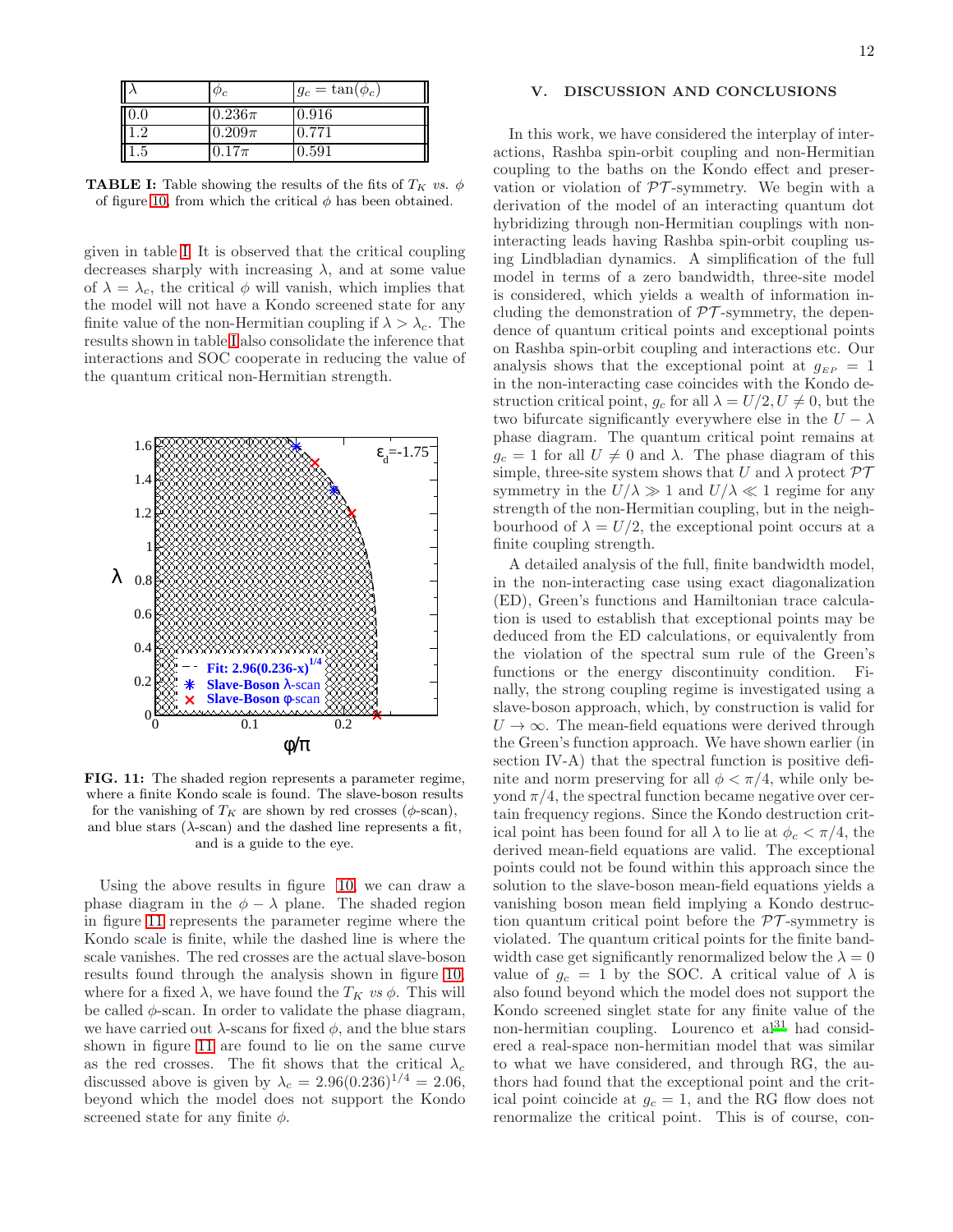trary to our findings, and the discrepancy could be due to the subtle differences between their model and our model. We are working on trying to understand the origin of these discrepancies through RG based approaches. Further, the solution of the slave boson equations beyond the Kondo destruction critical point are being attempted. We believe that the slave boson mean field could take on negative or complex values implying complex values of the boson mean fields.

### ACKNOWLEDGMENTS

We acknowledge funding from JNCASR, SERB (EMR/2017/005398), and the national supercomputing mission (DST/NSM/R&D HPC Applications/2021/26). We acknowledge discussions with Siddhartha Lal and Anirudha Mirmira. VMK and A.Gupta acknowledge the Non-Hermitian Physics - PHHQP XVIII (ICTS) conference.

# Appendix A: Appendix-Development of a non-Hermitian Hamiltonian

In order to incorporate dissipation in a conventional Hermitian model, one can start with the quantum master equation[45](#page-16-14)[–47](#page-16-15), thereby arriving at an effective model in terms of a Lindbladian which is non-Hermitian. For spin-Hamiltonians, the Lindbladians have been constructed by Prosen and others $48,49$  $48,49$ . For a Hermitian Kondo model, Kawakami and co-workers<sup>[32](#page-16-3)</sup> utilized a similar Lindbladian approach to justify a non-Hermitian Kondo model. Lindbladians for the dissipative Bose-Hubbard model have also been considered<sup>[50](#page-16-18)</sup>. A unique gauge transformed hamiltonian<sup>[51](#page-16-19)</sup> also gives rise to a  $\overline{PT}$ -symmetric, non-Hermitian 1-d Hubbard model.

The quantum master equation is given by the following:

<span id="page-12-0"></span>
$$
\frac{d\tilde{\rho}}{dt} = -i[H, \tilde{\rho}] + \sum_{\sigma\sigma'} \left[ \mathcal{L}_{\sigma} \tilde{\rho} \mathcal{L}_{\sigma'}^{\dagger} - \frac{1}{2} \{ \mathcal{L}_{\sigma}^{\dagger} \mathcal{L}_{\sigma'}, \tilde{\rho} \} \right]
$$
(A1)

where  $\mathcal{L}_{\sigma}$  is the PT-symmetric Lindbladian obeying<sup>[52](#page-16-20)</sup>,

$$
\mathcal{PT}(\mathcal{L}_{\sigma}) \to \bar{\sigma} \mathcal{L}_{\sigma} \tag{A2}
$$

and  $\tilde{\rho} = \mathcal{PT}|\psi\rangle\langle\psi|$  is the  $\mathcal{PT}$ -symmetric non-Hermitian density matrix. The above master equation can also be written in terms of diagonal generators of dynamical quantum groups by a unitary transformation which is discussed in the quantum master equation approach to many body systems<sup>[53](#page-16-21)</sup>. The last term in eq [A1](#page-12-0) is the recycling term, which can be absorbed in the unitary part of the single particle effective evolution<sup>[54](#page-16-22)</sup>, using an effective Hamiltonian as

<span id="page-12-1"></span>
$$
\frac{d\tilde{\rho}}{dt} = -i[H_{eff}, \tilde{\rho}] + \sum_{\sigma\sigma'} \mathcal{L}_{\sigma}^{\dagger} \tilde{\rho} \mathcal{L}_{\sigma'}, \tag{A3}
$$

where the effective Hamiltonian is given by

<span id="page-12-2"></span>
$$
H_{eff} = H + \frac{i}{2} \sum_{\sigma \sigma'} \mathcal{L}_{\sigma}^{\dagger} \mathcal{L}_{\sigma'}, \qquad (A4)
$$

and eq [A3](#page-12-1) obeys  $\mathcal{PT}$ -symmetric Liouvillian dynamics as  $\frac{d\tilde{\rho}}{dt} = \hat{\mathcal{L}} \tilde{\rho}$  as shown in Ref.<sup>[49](#page-16-17)</sup>, in terms of an effective  $\frac{du}{dx}$  Hamiltonian given by equation  $A4^{45}$  $A4^{45}$  $A4^{45}$  $A4^{45}$ . We present a possible way of deriving a non-Hermitian Hamiltonian through this formalism in the next subsection.

### Appendix B: Lindbladian Derivation

The construction of the Lindbladian is based on the angular quantum number  $j_m = m \pm \frac{1}{2}$ . For simplifying notation, we drop the k(momentum) index for now, but one can also define a local operator by summing over the momentum  $c_{0m\sigma} = \sum_{k} V_k c_{km\sigma}$ . The Lindbladians below are in the  $(m, \sigma)$  basis and can also be written in terms of the  $(j_m, \sigma)$  as well. For these local Lindbladians we can use the angular momentum expansion  $\mathcal{L}_{\sigma}=\frac{1}{\sqrt{2}}$  $\frac{1}{2\pi} \sum_{m=-\infty}^{\infty} \mathcal{L}_{m\sigma} \exp(-im\theta)$  each of these can be written as  $\mathcal{L}_{m\sigma} = \mathcal{L}_{j_m\sigma}$  we use the  $(m, \sigma)$  bath states to represent pictorially,

<span id="page-12-3"></span>
$$
\mathcal{L}_{\sigma}^{\dagger} \mathcal{L}_{\sigma'} = \frac{1}{2\pi} \sum_{m=-\infty}^{\infty} \mathcal{L}_{m\sigma}^{\dagger} \exp(im\theta) \sum_{m'=-\infty}^{\infty} \mathcal{L}_{m'\sigma'} \exp(-im'\theta)
$$
  
\n
$$
= \frac{1}{2\pi} \sum_{m,m'=0,\pm 1} e^{-i(m'-m)\theta} \mathcal{L}_{m\sigma}^{\dagger} \mathcal{L}_{m'\sigma'} + \text{higher m...}
$$
  
\n
$$
= \frac{1}{2\pi} \left( \mathcal{L}_{0\sigma}^{\dagger} \mathcal{L}_{0\sigma'} + e^{-i2\theta} \mathcal{L}_{1\sigma}^{\dagger} \mathcal{L}_{-1\sigma'} + e^{i2\theta} \mathcal{L}_{-1\sigma'}^{\dagger} \mathcal{L}_{1\sigma} \right.
$$
  
\n
$$
+ \mathcal{L}_{-1\sigma}^{\dagger} \mathcal{L}_{-1\sigma'} + \mathcal{L}_{1\sigma}^{\dagger} \mathcal{L}_{1\sigma'} + e^{-i\theta} \mathcal{L}_{0\sigma}^{\dagger} \mathcal{L}_{1\sigma'}
$$
  
\n
$$
+ e^{i\theta} \mathcal{L}_{1\sigma}^{\dagger} \mathcal{L}_{0\sigma'} + e^{i\theta} \mathcal{L}_{-1\sigma}^{\dagger} \mathcal{L}_{0\sigma'} + e^{-i\theta} \mathcal{L}_{0\sigma}^{\dagger} \mathcal{L}_{-1\sigma'} ... \right)
$$
(B1)

From the above, we can see multiplicative phase factors, but that is only for the  $m \neq m'$ , and it is enough to proceed with retaining only the operator structures. However, one can also start with generic expansio[nB1](#page-12-3) and start eliminating interaction that does not preserve the global number to get gain-loss terms.

We choose Lindbladian for ground state and excited states as  $\mathcal{L}_{g\sigma} = |m = 0, \sigma\rangle_k + |m = \pm 1, \sigma\rangle_k +$  $|0, \sigma\rangle_d$ ,  $\mathcal{L}_{e\sigma} = |m = 0, \sigma\rangle$ , or  $|m = \pm 1, \bar{\sigma}\rangle$ ,  $\mathcal{L}_{f\downarrow} = |m = 0, \downarrow\rangle$ and  $\mathcal{L}_{f\uparrow} = |m = -1, \uparrow\rangle$ . Here k is for bath index, and d is for impurity. This choice is on the basis low-energy phys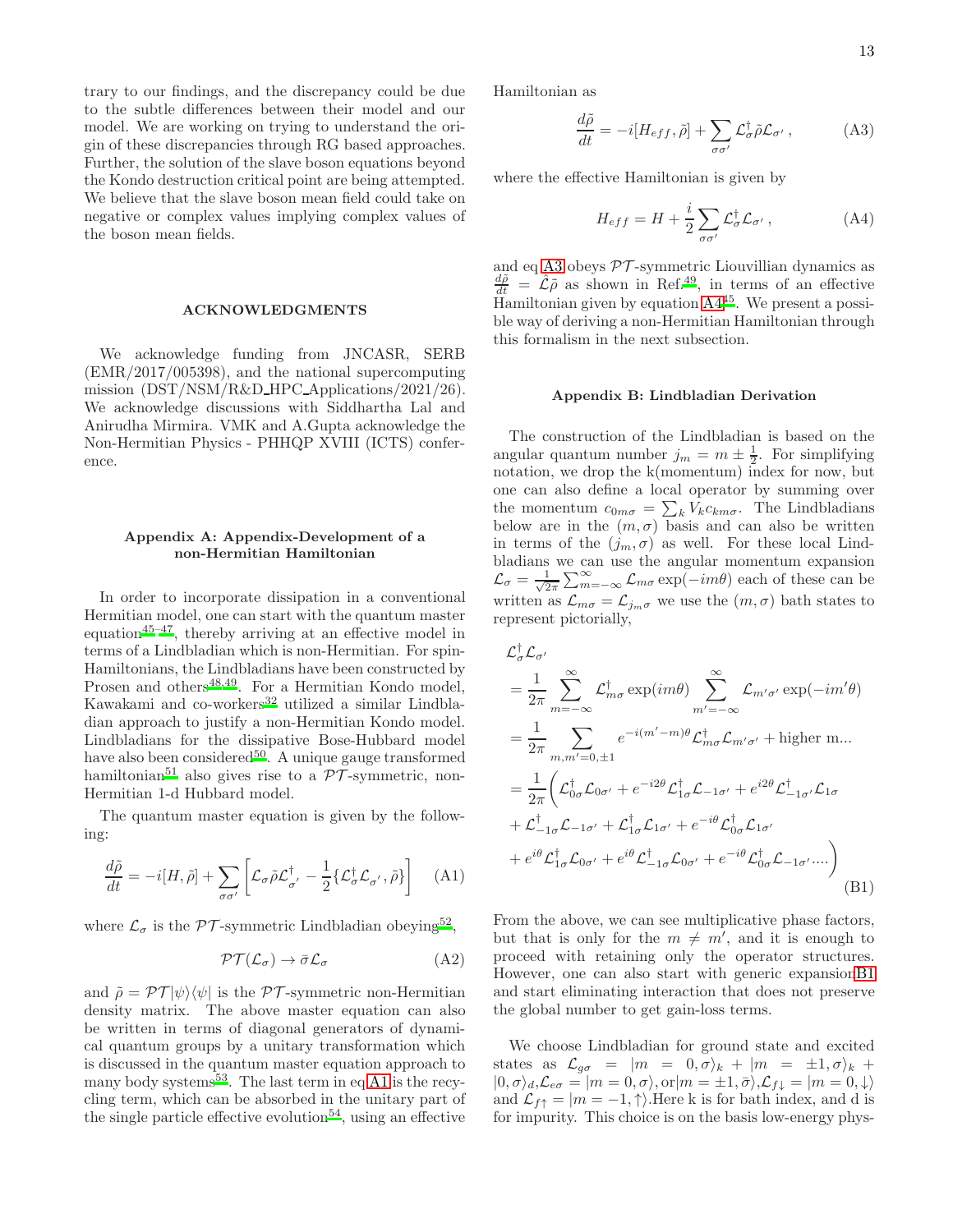ical picture of the Anderson model, where the ground state can be composed of the bath and dot states. Excited states are only bath states with lifted degeneracy due to spin-orbit interaction. Also, all Lindbladians satisfy symmetry operations  $\mathcal{PTL}_{m\uparrow} \rightarrow -\mathcal{L}_{m\downarrow}$ , and we take purely single fermion states. To incorporate dissipation with varying number scenarios with essential inclusion of the excited states and out of them, only certain electron scattering to these states will be gain-loss balancing. There is ambiguity in choosing these states, but we can derive the various Hamiltonians connected by gauge transformations in each choice.

$$
\mathcal{L}_{g\uparrow} = c_{\frac{1}{2}\uparrow} + c_{-\frac{1}{2}\uparrow} + d_{\uparrow}
$$
\n
$$
\mathcal{L}_{g\downarrow} = -c_{\frac{1}{2}\downarrow} - c_{-\frac{1}{2}\downarrow} - d_{\downarrow}
$$
\n
$$
\mathcal{L}_{e\uparrow} = c_{\frac{1}{2}\uparrow}
$$
\n
$$
\mathcal{L}_{e\downarrow} = -c_{\frac{1}{2}\downarrow}
$$
\n
$$
\mathcal{L}_{f\uparrow} = c_{-\frac{1}{2}\uparrow}
$$
\n
$$
\mathcal{L}_{f\downarrow} = -c_{-\frac{1}{2}\downarrow}
$$
\n
$$
(B2)
$$

<span id="page-13-0"></span>We rewrite the sum in equation [B1](#page-12-3) as  $\mathcal{L}_{\sigma}^{\dagger}$ We rewrite the sum in equation B1 as  $\mathcal{L}_{\sigma}^{\dagger} \mathcal{L}_{\sigma'} = \sum_{m,m'=g,e,f} \mathcal{L}_{m\sigma}^{\dagger} \mathcal{L}_{m'\sigma'}$  similar convention also used in the supplementary<sup>[32](#page-16-3)</sup> for two body losses. This deviates from earlier approaches<sup>[51](#page-16-19)</sup> like forward and backward hopping having opposite phases of each other with finite real part in 1D tight-binding models.

The above Lindbladian[sB2](#page-13-0) give a total of 36 terms (which can be identified in [B1](#page-12-3) each of the 9 terms will have implicit 4 terms with  $\sigma = \pm \frac{1}{2}, \sigma' = \pm \frac{1}{2}$  which are represented below pictorially. We can see several ways to derive minimal terms that preserve symmetry. We also verified, in general, that there is a possibility to derive  $PT$ -symmetric representations if we find coefficients those commute with the total number operator (at a single particle level). Here we see it is not easy due to the angular momentum and spin indices, but this method works nicely when only the spin index is present.

Green lines = 
$$
\mathcal{L}^{\dagger}{}_{e\uparrow}\mathcal{L}_{g\uparrow} + \mathcal{L}^{\dagger}{}_{f\downarrow}\mathcal{L}_{g\uparrow} + \mathcal{L}^{\dagger}{}_{e\downarrow}\mathcal{L}_{g\downarrow}
$$
  
\t\t\t $+ \mathcal{L}^{\dagger}{}_{f\uparrow}\mathcal{L}_{g\downarrow} + \mathcal{L}^{\dagger}{}_{g\uparrow}\mathcal{L}_{e\uparrow} + \mathcal{L}^{\dagger}{}_{g\downarrow}\mathcal{L}_{f\downarrow}$   
\t\t\t $+ \mathcal{L}^{\dagger}{}_{g\downarrow}\mathcal{L}_{f\uparrow} + \mathcal{L}^{\dagger}{}_{g\downarrow}\mathcal{L}_{e\downarrow}$   
\tBlue lines =  $-2\mathcal{L}^{\dagger}{}_{e\uparrow}\mathcal{L}_{e\uparrow} - \mathcal{L}^{\dagger}{}_{f\uparrow}\mathcal{L}_{e\uparrow} - \mathcal{L}^{\dagger}{}_{f\downarrow}\mathcal{L}_{e\uparrow}$  (B3)  
\t\t\t $-2\mathcal{L}^{\dagger}{}_{e\downarrow}\mathcal{L}_{e\downarrow} - \mathcal{L}^{\dagger}{}_{f\uparrow}\mathcal{L}_{e\downarrow} - \mathcal{L}^{\dagger}{}_{f\downarrow}\mathcal{L}_{e\downarrow}$   
\t\t\t $- \mathcal{L}^{\dagger}{}_{e\uparrow}\mathcal{L}_{f\uparrow} - \mathcal{L}^{\dagger}{}_{e\downarrow}\mathcal{L}_{f\uparrow} - 2\mathcal{L}^{\dagger}{}_{f\downarrow}\mathcal{L}_{f\uparrow}$   
\t\t\t $- \mathcal{L}^{\dagger}{}_{e\uparrow}\mathcal{L}_{f\downarrow} - \mathcal{L}^{\dagger}{}_{e\downarrow}\mathcal{L}_{f\downarrow} - 2\mathcal{L}^{\dagger}{}_{f\uparrow}\mathcal{L}_{f\downarrow}$ 



Scatterings in I method

This choice of interactions also yields us the only hybridization terms we considered in our model.

<span id="page-13-1"></span>
$$
d^{\dagger}_{\uparrow}c_{\frac{1}{2}\uparrow} + d^{\dagger}_{\downarrow}c_{\frac{1}{2}\downarrow} - d^{\dagger}_{\downarrow}c_{-\frac{1}{2}\uparrow} - d^{\dagger}_{\uparrow}c_{-\frac{1}{2}\downarrow} + c^{\dagger}_{\frac{1}{2}\uparrow}d_{\uparrow} + c^{\dagger}_{\frac{1}{2}\downarrow}d_{\downarrow} - c^{\dagger}_{-\frac{1}{2}\uparrow}d_{\downarrow} - c^{\dagger}_{-\frac{1}{2}\downarrow}d_{\uparrow}
$$
 (B4)

Green lines = 
$$
\mathcal{L}^{\dagger}{}_{e\uparrow}\mathcal{L}_{g\downarrow} + \mathcal{L}^{\dagger}{}_{g\downarrow}\mathcal{L}_{e\uparrow} + \mathcal{L}^{\dagger}{}_{f\downarrow}\mathcal{L}_{g\downarrow}
$$
  
\t\t\t $+ \mathcal{L}^{\dagger}{}_{g\downarrow}\mathcal{L}_{f\downarrow} + \mathcal{L}^{\dagger}{}_{e\uparrow}\mathcal{L}_{g\uparrow} + \mathcal{L}^{\dagger}{}_{g\uparrow}\mathcal{L}_{e\uparrow}$   
\t\t\t $+ \mathcal{L}^{\dagger}{}_{f\downarrow}\mathcal{L}_{g\uparrow} + \mathcal{L}^{\dagger}{}_{g\uparrow}\mathcal{L}_{f\downarrow}$   
\t\nBlue lines =  $-\mathcal{L}^{\dagger}{}_{e\uparrow}\mathcal{L}_{e\downarrow} - \mathcal{L}^{\dagger}{}_{e\downarrow}\mathcal{L}_{e\uparrow} - \mathcal{L}^{\dagger}{}_{f\downarrow}\mathcal{L}_{e\downarrow}$  (B5)  
\t\t\t $- \mathcal{L}^{\dagger}{}_{e\downarrow}\mathcal{L}_{f\downarrow} - 2\mathcal{L}^{\dagger}{}_{f\downarrow}\mathcal{L}_{e\uparrow} - 2\mathcal{L}^{\dagger}{}_{e\uparrow}\mathcal{L}_{f\downarrow}$   
\t\t\t $- \mathcal{L}^{\dagger}{}_{f\uparrow}\mathcal{L}_{e\uparrow} - \mathcal{L}^{\dagger}{}_{e\uparrow}\mathcal{L}_{f\uparrow} - 2\mathcal{L}^{\dagger}{}_{e\uparrow}\mathcal{L}_{e\uparrow}$   
\t\t\t $- \mathcal{L}^{\dagger}{}_{f\uparrow}\mathcal{L}_{f\downarrow} - \mathcal{L}^{\dagger}{}_{f\downarrow}\mathcal{L}_{f\uparrow} - 2\mathcal{L}^{\dagger}{}_{f\downarrow}\mathcal{L}_{f\downarrow}$ 

The above Lindbladian construction may be seen graphically as the following,



This above preserve the total number in Kondorelevant angular momentum channels since we find the coefficients by calculating the commutators as [(Green lines+Blue lines)<sub>no−flip</sub>,  $(n_{j_m\sigma}+n_{d\sigma})$ ] = 0 and flip terms are odd under parity and the coefficients evaluated as  $\{(\text{Green lines} + \text{Blue lines})_{flip}, (n_{j_m\sigma} + n_{d\sigma})\} = 0,$ All blue lines correspond to the negative sign scattering terms and green correspond to positive scattering terms. Red dots are the terms left out because we preserve number in  $j_m = \pm \frac{1}{2}$ . In dot, there is no dissipation; hence, we did not consider the onsite dissipation for the dot operators and no flip terms, which will introduce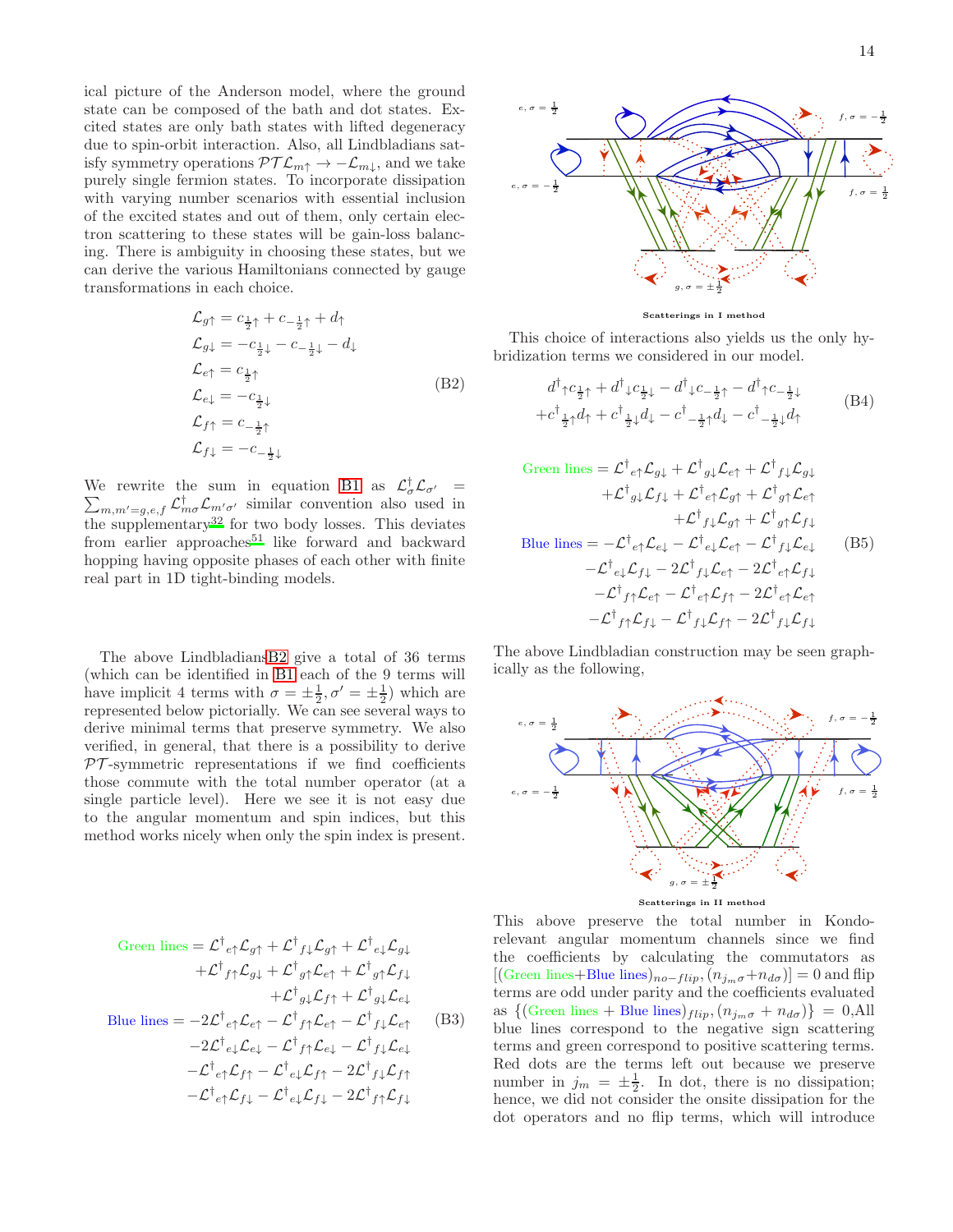the non-Hermitian spin-orbit interaction in dot, which is out of the scope of the current work. These terms may arise in controlled dissipation, and these signs by this way of calculation also tell us about even and odd under parity,which also ensure commutation with the metric operator.

<span id="page-14-0"></span>Green lines + Blue lines =  
\n
$$
-d^{\dagger}_{\uparrow}c_{-\frac{1}{2}\downarrow} + d^{\dagger}_{\uparrow}c_{-\frac{1}{2}\downarrow} + d^{\dagger}_{\uparrow}c_{\frac{1}{2}\uparrow} - d^{\dagger}_{\downarrow}c_{\frac{1}{2}\uparrow}
$$
\n
$$
-c^{\dagger}_{-\frac{1}{2}\downarrow}d_{1} + c^{\dagger}_{-\frac{1}{2}\downarrow}d_{\downarrow} + c^{\dagger}_{\frac{1}{2}\uparrow}d_{\uparrow} - c^{\dagger}_{\frac{1}{2}\uparrow}d_{\downarrow}
$$
\n(B6)

This hybridization can be written as the following by multiplying a prefactor as  $(iV + \omega)$  then we get the following terms. This is a laborious calculation of commutators and anticommutators but in a straightforward way. The prefactor adds to the original SIAM in  $(j_m, \sigma)$  basis will give the following terms. We also bring back the k-index for bath operators and coefficients.

$$
H^{hyb} = \sum_{k} V_k (c_{k\frac{1}{2}\uparrow}^{\dagger} d_{\uparrow} + c_{k,-\frac{1}{2}\downarrow}^{\dagger} d_{\downarrow} + hc)
$$

$$
\frac{i}{2} \mathcal{L}_{\sigma}^{\dagger} \mathcal{L}_{\sigma'} = \sum_{k} (-\frac{V_k}{2} + \frac{i}{2} \omega_k) \left( c_{k\frac{1}{2}\uparrow}^{\dagger} d_{\uparrow} + c_{k,-\frac{1}{2}\downarrow}^{\dagger} d_{\downarrow} + c_{k,-\frac{1}{2}\downarrow}^{\dagger} d_{\downarrow} + \omega c_{k,-\frac{1}{2}\downarrow}^{\dagger} d_{\uparrow} + hc \right)
$$

$$
\implies H^{hyb} + \frac{i}{2} \mathcal{L}_{\sigma}^{\dagger} \mathcal{L}_{\sigma'} = H_{\text{flip}}^{\text{hyb}} + H_{\text{nflip}}^{\text{hyb}}
$$
(B7)

Out of the two possibilities  $B_4$  and  $B_6$  we chose the first one from Lindbladians to map to the type of Anderson  $model^{31}$  $model^{31}$  $model^{31}$  however, we write both these following hybridization terms, which are  $\mathcal{PT}$ -symmetric and both yield the same eigenvalues.

# I Method

<span id="page-14-1"></span>
$$
H_{nflip}^{hyb} = \sum_{k} X_k \left( c_{k, +\frac{1}{2}\uparrow}^{\dagger} d_{\uparrow} + c_{k, \frac{1}{2}\downarrow}^{\dagger} d_{\downarrow} + \text{h.c} \right)
$$

$$
H_{flip}^{hyb} = -\sum_{k} X_k^* \left( c_{k, -\frac{1}{2}\uparrow}^{\dagger} d_{\downarrow} + c_{k, -\frac{1}{2}\downarrow}^{\dagger} d_{\uparrow} + \text{h.c} \right)
$$
(B8)

II method

<span id="page-14-2"></span>
$$
H_{nflip}^{hyb} = \sum_{k} X_k \left( c_{k, +\frac{1}{2}\uparrow}^{\dagger} d_{\uparrow} + c_{k, -\frac{1}{2}\downarrow}^{\dagger} d_{\downarrow} + \text{h.c} \right)
$$
  

$$
H_{flip}^{hyb} = \sum_{k} X_k^* \left( c_{k, \frac{1}{2}\uparrow}^{\dagger} d_{\downarrow} + c_{k, -\frac{1}{2}\downarrow}^{\dagger} d_{\uparrow} + \text{h.c} \right)
$$
(B9)

So, we can see I method shown here below analyses to compare with the $31$  work, II method is indeed consistent with the[34](#page-16-8). However, the additional terms brought through Lndbladian are to explore the interplay between the dissipation and parity-breaking interaction. Only in bath this parity breaking can be verified with commutation of only bath  $S_z$  operator  $[(n_{\pm \frac{1}{2}\uparrow} - n_{\pm \frac{1}{2}\downarrow}), H^{hyb}_{nflip} +$  $H_{flip}^{hyb} \neq 0$ . This condition is satisfied by both hybridization terms, and they yield the same eigenvalues since there is no angular momentum-dependent coefficient for hybridization. However, from I method it is convenient to find simpler metric operators(no-phase attached to d operators in eigenvector and so on..) to map to the non-Hermitian studied version of the model to compare the results.

Here we show from the following gauge choices the [B8](#page-14-1) and [B9](#page-14-2) are equivalent,

for no-flip: 
$$
c_{k\frac{1}{2}\uparrow} = e^{i\theta} c_{kL\uparrow}
$$
  
\n
$$
c_{k-\frac{1}{2}\downarrow} = e^{-i\theta} c_{kL\downarrow}
$$
\nfor flip:  $c_{k\frac{1}{2}\uparrow} = -e^{-i\theta} c_{kR\uparrow}$   
\n
$$
c_{k-\frac{1}{2}\downarrow} = -e^{i\theta} c_{kR\downarrow}
$$
\n(B10)

from this choice we get the following unitary and show both of the hybridization yield the same mode[l7](#page-2-1) which we used for various calculations.

$$
\mathcal{U} = \frac{1}{\sqrt{2}} \begin{pmatrix} e^{-i\theta} & e^{i\theta} \\ e^{-i\theta} & -e^{i\theta} \end{pmatrix}
$$

$$
\mathcal{U} \begin{pmatrix} d_{\uparrow} \\ d_{\downarrow} \end{pmatrix} = \begin{pmatrix} d_{+} \\ d_{-} \end{pmatrix}
$$
(B11)

Thus, the full non-Hermitian Hamiltonian in the angular momentum basis then becomes

$$
H_{\text{SIAM}}^{\text{NH}} = H_0 + H_{\text{flip}}^{\text{hyb}} + H_{\text{nflip}}^{\text{hyb}} + H_{\text{RSO}} + H_d. \tag{B12}
$$

Equation [6](#page-2-4) is off-diagonal in the 'm' basis, but a simple transformation to the total angular momentum basis, namely  $j_m = m + \sigma$  gives the following:

<span id="page-14-3"></span>
$$
H_{RSO} = \lambda \sum_{kj_m} \left( c_{kj_m \uparrow}^{\dagger} c_{kj_m \downarrow} + \text{h.c.} \right) \tag{B13}
$$

which is diagonal in the  $j_m$  basis. The kinetic energy term and the hybridization terms may also be rewritten in the same way, and we get the following:

<span id="page-14-4"></span>
$$
H_0 = \sum_{kj_m \sigma} \tilde{\epsilon}_k c_{kj_m \sigma}^\dagger c_{kj_m \sigma}
$$
 (B14)

$$
H_{nflip}^{hyb} = \sum_{k} X_k \left( c_{k, +\frac{1}{2}\uparrow}^{\dagger} d_{\uparrow} + c_{k, \frac{1}{2}\downarrow}^{\dagger} d_{\downarrow} + \text{h.c} \right) \tag{B15}
$$

$$
H_{flip}^{hyb} = -\sum_{k} X_k^* \left( c_{k, -\frac{1}{2}\uparrow}^{\dagger} d_\downarrow + c_{k, -\frac{1}{2}\downarrow}^{\dagger} d_\uparrow + \text{h.c} \right) \tag{B16}
$$

where  $X_k = (V_k + i\omega_k)/2\sqrt{k}$ . Note that the Lindbladian formalism allows us to choose coefficients of the hybridization in a specific way, that maintains the  $\mathcal{PT}$ symmetry of the Hamiltonian. The RSOC term (equation [B13\)](#page-14-3) is off-diagonal in the spin-index, so we can combine it with equation [B14](#page-14-4) through a unitary rotation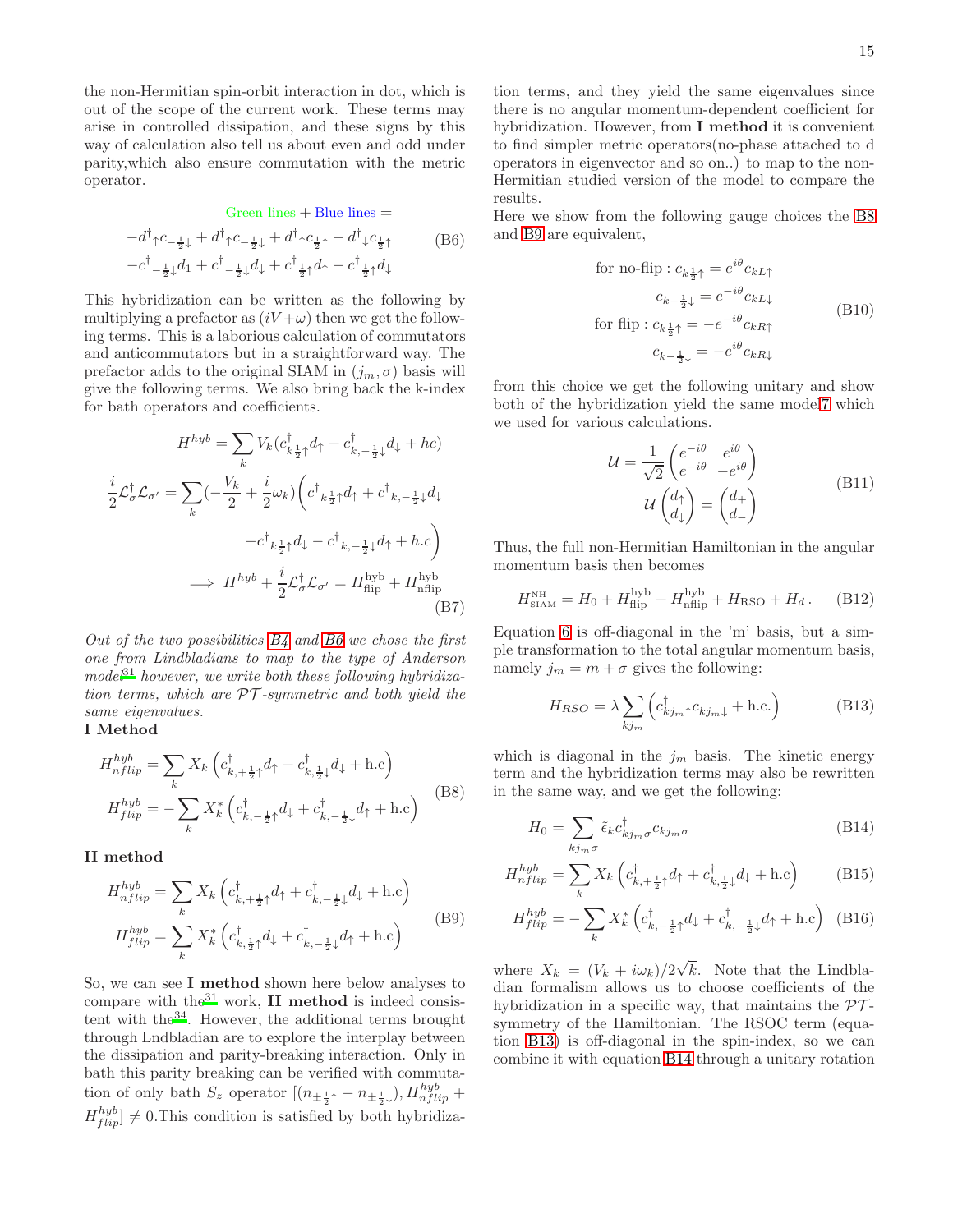of the  $\sigma_z$  basis into a 'chiral' basis, namely,

$$
c_{kj_m h} = \frac{1}{\sqrt{2}} (c_{kj_m \uparrow} + h c_{kj_m \downarrow})
$$
 (B17)

where  $h = \pm$ , to a form that is diagonal in the chiral quantum number  $(h)$ . So, we get

$$
H_0 + H_{\rm RSO} = \sum_{kj_m h} \tilde{\epsilon}_{kh} c_{kj_m h}^{\dagger} c_{kj_m h}
$$
 (B18)

where  $\tilde{\epsilon}_{kh} = \tilde{\epsilon}_k + h\lambda$ . In this rotated basis  $(j_m \sigma \longrightarrow j_m h)$ , and with the identification of  $j_m = \pm 1/2$  as the left (L) and right (R) channels respectively, the model may be interpreted as a system with one interacting quantum dot hybridizing with two conduction electron baths. The full Hamiltonian written below reflects such an interpretation.

$$
H = \sum_{kh\eta} \tilde{\epsilon}_{kh} c_{kh\eta}^{\dagger} c_{kh\eta}
$$
  
+ 
$$
\sum_{k} X_{k} \left[ \left( c_{kL+}^{\dagger} + c_{kL-}^{\dagger} \right) d_{\uparrow} + \left( c_{kL+}^{\dagger} - c_{kL-}^{\dagger} \right) d_{\downarrow} + \text{h.c.} \right]
$$
  
- 
$$
\sum_{k} X_{k}^{*} \left[ \left( c_{kR+}^{\dagger} + c_{kR-}^{\dagger} \right) d_{\downarrow} + \left( c_{kR+}^{\dagger} - c_{kR-}^{\dagger} \right) d_{\uparrow} + \text{h.c.} \right]
$$
  
+ 
$$
\sum_{\sigma} \epsilon_{d} n_{d\sigma} + U n_{d\uparrow} n_{d\downarrow}
$$
(B19)

where  $\eta = L, R$  is the channel index. Defining a rotation of the spin basis on the dot  $(d_+ d_-)^T = U(d_+ d_+)^T$ , where the unitary rotation is given by  $U = (\sigma_z + \sigma_x)/\sqrt{2}$ , the model Hamiltonian may be condensed into a form which appears very similar to a conventional Anderson impurity model connected to two baths, namely:

$$
H = \sum_{kh\eta} \tilde{\epsilon}_{kh} c_{kh\eta}^{\dagger} c_{kh\eta} + \sum_{k\eta h} X_{k\eta h} \left( c_{k\eta h}^{\dagger} d_h + \text{h.c.} \right)
$$

$$
+ \epsilon_d \sum_{h} n_{dh} + U n_{d+} n_{d-}
$$
(B20)

where  $X_{kLh} = \sqrt{2}|X_k|e^{i\phi_k}$  and  $X_{kRh} = -hX_{kLh}^*$ .

- <span id="page-15-0"></span><sup>1</sup> H. Zhao, S. Longhi, and L. Feng, Scientific reports  $5$ , 17022 (2015).
- <span id="page-15-1"></span><sup>2</sup> O. Rosas-Ortiz and K. Zelaya, Annals of Physics 388, 26 (2018).
- <span id="page-15-2"></span><sup>3</sup> I. Rotter, Journal of Physics A: Mathematical and Theoretical 42, 153001 (2009).
- <sup>4</sup> S. Echeverri-Arteaga, H. Vinck-Posada, and E. A. Gómez, Optik 180, 505 (2019).
- <span id="page-15-3"></span><sup>5</sup> H. Wang, Y. Qin, J. Ma, H. Shen, Y. Hu, and X. Jia, Chinese Physics B 30, 050301 (2021).
- <span id="page-15-4"></span><sup>6</sup> C. M. Bender, Reports on Progress in Physics 70, 947 (2007).
- <sup>7</sup> A. Matzkin, Journal of Physics A: Mathematical and General 39, 10859 (2006).
- <span id="page-15-5"></span><sup>8</sup> H. Jones, Physical Review D 76, 125003 (2007).
- <span id="page-15-6"></span>9 J. Schindler, A. Li, M. C. Zheng, F. M. Ellis, and T. Kottos, Phys. Rev. A 84[, 040101 \(2011\).](http://dx.doi.org/ 10.1103/PhysRevA.84.040101)
- $10$  C. E. Rüter, K. G. Makris, R. El-Ganainy, D. N. Christodoulides, M. Segev, and D. Kip, Nature physics 6, 192 (2010).
- <sup>11</sup> S. Krinner, T. Esslinger, and J.-P. Brantut, Journal of Physics: Condensed Matter 29, 343003 (2017).
- <span id="page-15-7"></span> $12$  S. Longhi, EPL (Europhysics Letters) 120, 64001 (2018).
- <span id="page-15-8"></span><sup>13</sup> N. Syassen, D. M. Bauer, M. Lettner, T. Volz, D. Dietze, J. J. Garcia-Ripoll, J. I. Cirac, G. Rempe, and S. Dürr, Science 320, 1329 (2008).
- <sup>14</sup> B. Zhu, B. Gadway, M. Foss-Feig, J. Schachenmayer, M. L. Wall, K. R. A. Hazzard, B. Yan, S. A. Moses, J. P. Covey, D. S. Jin, J. Ye, M. Holland, and A. M. Rey,

[Phys. Rev. Lett.](http://dx.doi.org/ 10.1103/PhysRevLett.112.070404) 112, 070404 (2014).

- <sup>15</sup> G. Barontini, R. Labouvie, F. Stubenrauch, A. Vogler, V. Guarrera, and H. Ott, [Phys. Rev. Lett.](http://dx.doi.org/ 10.1103/PhysRevLett.110.035302) 110, 035302 (2013).
- <span id="page-15-9"></span><sup>16</sup> M. J. Mark, E. Haller, K. Lauber, J. G. Danzl, A. Janisch, H. P. Büchler, A. J. Daley, and H.-C. Nägerl, [Phys. Rev. Lett.](http://dx.doi.org/10.1103/PhysRevLett.108.215302) 108, 215302 (2012).
- <span id="page-15-10"></span> $^{17}$  L. Riegger, N. Darkwah Oppong, M. Höfer, D. R. Fernandes, I. Bloch, and S. Fölling, [Phys. Rev. Lett.](http://dx.doi.org/10.1103/PhysRevLett.120.143601) 120, 143601 (2018).
- <sup>18</sup> M. Kanász-Nagy, Y. Ashida, T. Shi, C. P. Moca, T. N. Ikeda, S. Fölling, J. I. Cirac, G. Zaránd, and E. A. Demler, arXiv preprint arXiv:1801.01132 (2018).
- <sup>19</sup> R. Zhang, Y. Cheng, P. Zhang, and H. Zhai, Nature Reviews Physics 2, 213 (2020).
- <sup>20</sup> Y. Nishida, Physical Review A **93**, 011606 (2016).
- <sup>21</sup> M. Nakagawa and N. Kawakami, Physical review letters 115, 165303 (2015).
- <span id="page-15-11"></span><sup>22</sup> J. Bauer, C. Salomon, and E. Demler, Physical review letters 111, 215304 (2013).
- <span id="page-15-12"></span> $23$  J. L. Miller, Physics Today 70, 23 (2017).
- <span id="page-15-14"></span><span id="page-15-13"></span>
- $^{24}$  J. Wiersig, Photonics Research 8, 1457 (2020).<br> $^{25}$  M. B. Plenio and P. L.  $2^5$  M. B. Plenio and P. L. Knight, [Rev. Mod. Phys.](http://dx.doi.org/10.1103/RevModPhys.70.101) 70, 101 (1998).
- <span id="page-15-15"></span><sup>26</sup> Y. Ashida, S. Furukawa, and M. Ueda, Nature communications 8, 15791 (2017).
- <span id="page-15-16"></span> $27$  B.-B. Wei and L. Jin, Scientific reports 7, 7165 (2017).
- <span id="page-15-17"></span><sup>28</sup> C. M. Bender and D. W. Darg, Journal of mathematical physics 48, 042703 (2007).